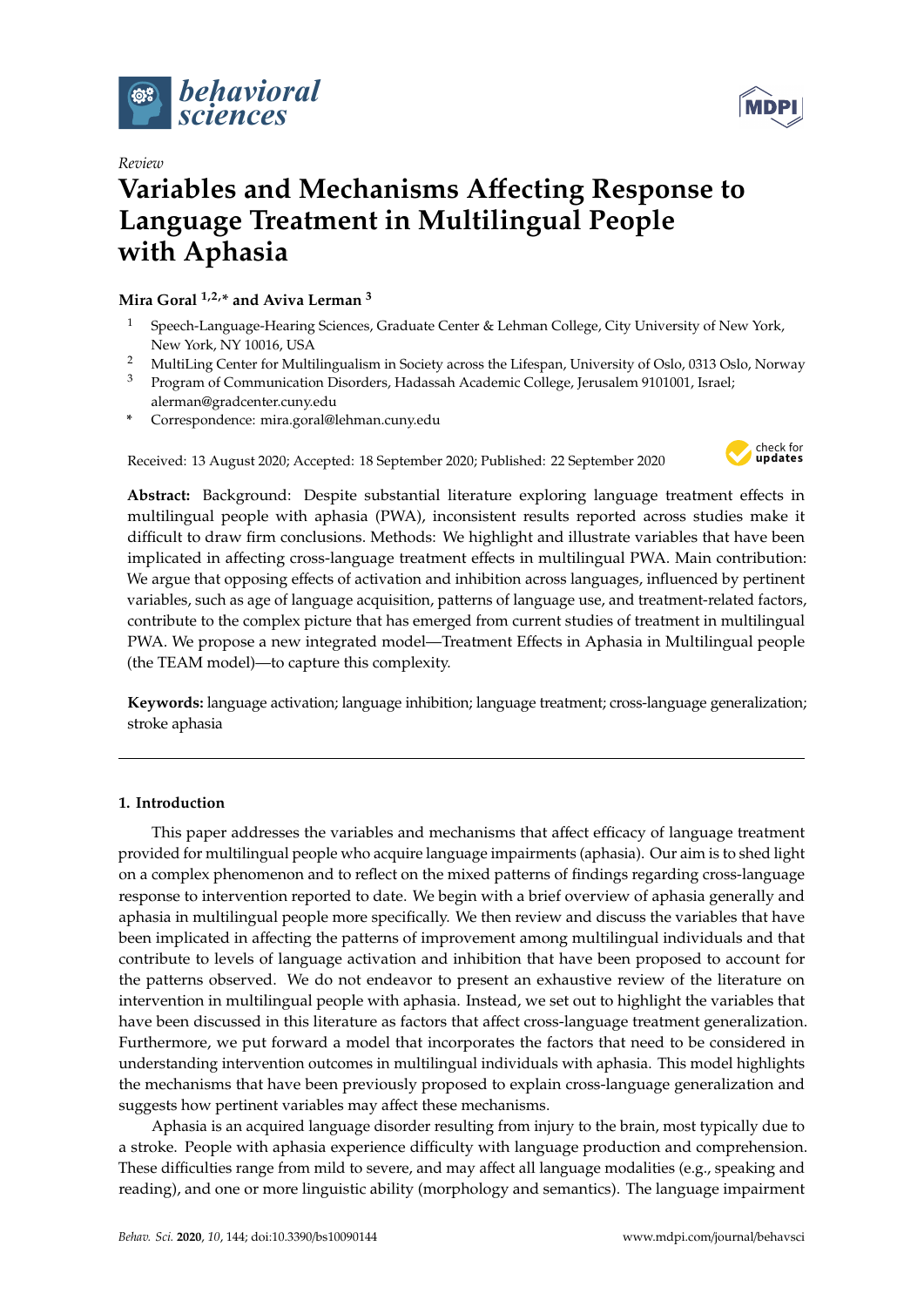experienced by people with aphasia (PWA) affects their ability to communicate and thus their engagement in family, social, daily-living, and work environments. PWA typically improve their abilities over time, especially with intervention directed toward restoring the impaired abilities and also toward compensating for the deficits. However, complete recovery from aphasia is rare, e.g., [\[1\]](#page-12-0).

Multilingual people, that is, people who use more than one language regularly [\[2\]](#page-12-1), who acquire aphasia typically exhibit impairment in all their languages, to similar or varying degrees. Research reports on multilingual PWA have documented that a small majority of individuals experience comparable difficulties in all their languages (parallel impairment), provided they had pre-stroke high proficiency in these languages, or experience comparable impairments relative to the degree of language proficiency and use they had prior to the aphasia onset. In some cases, however, differential degrees of impairment of one or more languages are noted (non-parallel impairment) [\[3–](#page-13-0)[5\]](#page-13-1). For example, in highly proficient bilingual people, one language can be impaired, while their other language remains relatively intact post-stroke [\[6\]](#page-13-2). Several variables have been implicated in determining patterns of impairment and recovery in multilingual PWA. These include variables related to the type of multilingualism, such as age of language acquisition, relative pre-stroke proficiencies of each language, and frequency of language use and exposure, as well as variables related to the stroke, such as site and size of the brain lesion and the time elapsed since the aphasia onset [\[7](#page-13-3)[–9\]](#page-13-4).

Intervention in aphasia has been shown to improve language comprehension and production and to facilitate recovery, e.g., [\[10\]](#page-13-5). PWA of varying severity and profiles exhibit common characteristics (e.g., word finding difficulties, termed *anomia*), but also a range of heterogeneous impairments and heterogeneous response to intervention. Researchers and clinicians have examined factors that influence the degree to which PWA respond to intervention and have been working toward identifying variables that can predict best response to therapy [\[10–](#page-13-5)[12\]](#page-13-6). With multilingual PWA, in addition to the greater heterogeneity among them than among monolingual PWA (including varying degree of language abilities prior to the aphasia onset), decisions have to be made regarding which language(s) to select for the intervention. The literature on treatment effects in multilingual PWA is particularly mixed in terms of approaches used and findings reported, e.g., [\[13–](#page-13-7)[15\]](#page-13-8).

The mechanisms underlying treatment-related improvement in aphasia have been studied in recent years, but much is still not well understood [\[16,](#page-13-9)[17\]](#page-13-10). The evidence suggests that neuroplasticity allows for reorganization of portions of the neuronal networks, and that regions adjacent to or homologous to the affected regions take on language-related processing [\[18](#page-13-11)[,19\]](#page-13-12). Similar processes can be assumed to account for changes observed in multilingual PWA, but an additional consideration is required. Namely, expectations regarding changes associated with treatment would depend on hypotheses regarding the neuronal networks that are associated with the processing of multiple languages in the brain.

Much has been debated about the underlying networks subserving multiple languages. For example, brain stimulation studies [\[20\]](#page-13-13) and some fMRI studies [\[21\]](#page-13-14) have demonstrated differential patterns of activation for the different languages of a multilingual person during language processing. In contrast, other neuroimaging investigations have demonstrated complete overlap in the patterns of activation during fMRI studies of multiple languages [\[22,](#page-13-15)[23\]](#page-13-16). Moreover, Abutalebi and Green [\[24\]](#page-13-17) argue that even when there are differences in the patterns of activation during language processing observed with neuroimaging, these can be attributed to mechanisms of activation and inhibition of the relevant languages rather than to the processing of the languages per se. Researchers who put forward mechanisms to account for the complex picture of improvement in multilingual PWA draw on what has been proposed in the study of multilingual language processing. Psycholinguistic investigations of language performance in multilingual individuals suggest that, in the presence of multiple languages, mechanisms of activation as well as mechanisms of inhibition regulate language use, depending on the communication situation [\[25\]](#page-13-18).

During language production, words and structures from all languages of multilingual speakers are presumed to be activated. When the conversation context is multilingual, they may mix words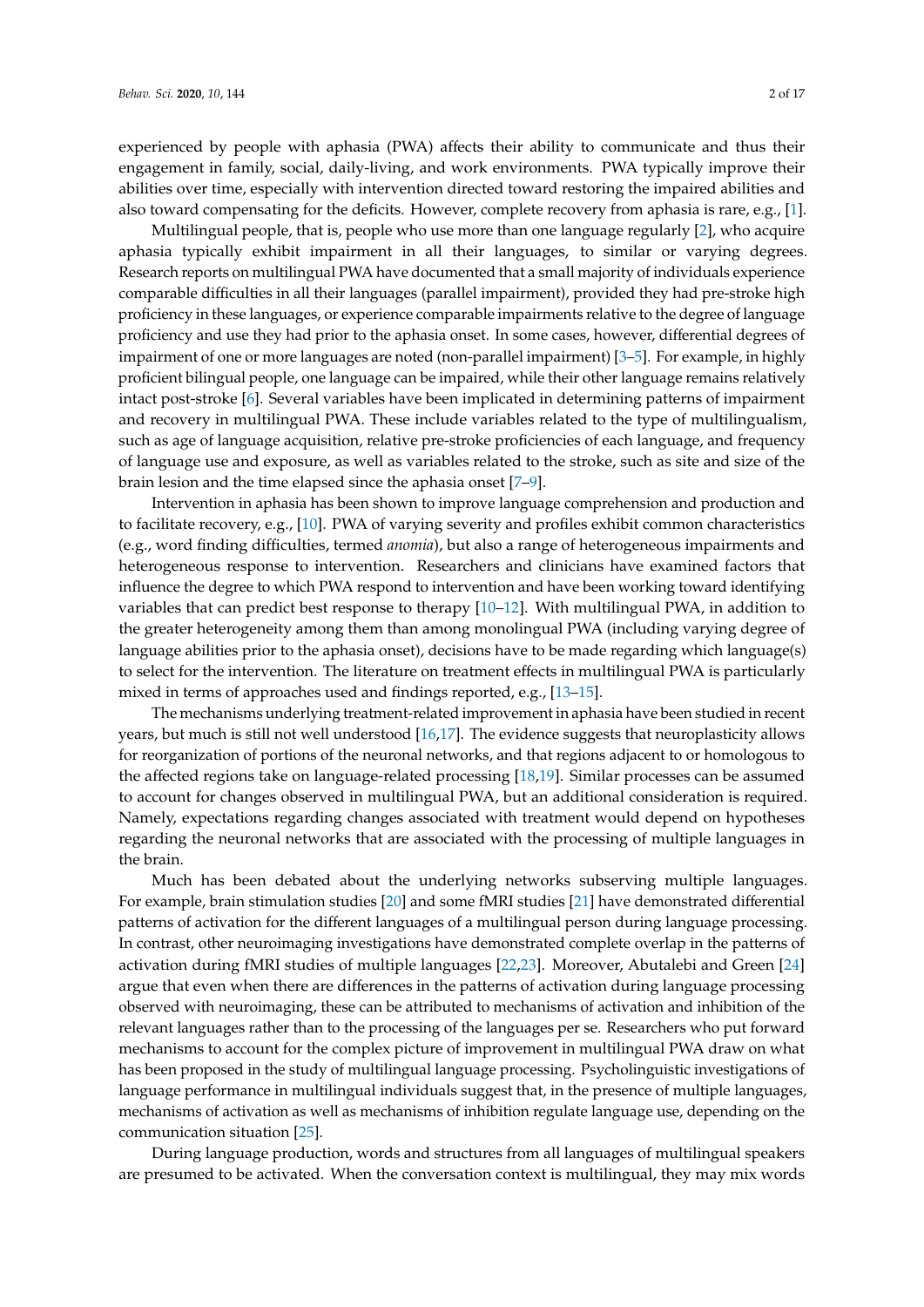and structures from different languages within the conversation (termed code switching) and also within a conversation turn (termed code mixing) [\[26,](#page-13-19)[27\]](#page-13-20). If the conversation context requires the use of only one language, mechanisms of language inhibition allow the speakers to avoid language mixing. Inhibition can take place at different stages of language production—while formulating the message or selecting the sentence structure and lexical items, during the retrieval of the words, and during the selection of the word form to be produced, e.g., [\[28](#page-13-21)[,29\]](#page-14-0). Multilingual PWA may have specific deficits in their languages, as well as impairments of the activation and inhibition mechanisms, affecting access to their languages [\[30\]](#page-14-1). These linguistic and mechanistic deficits can interact with a number of variables to determine the response of multilingual PWA to intervention.

In Sections [2–](#page-2-0)[4](#page-7-0) below, we highlight examples from the literature on treatment in multilingual PWA, illustrating variables that may account for patterns of cross-language response to language intervention. To this end, we discuss nine key variables that have dominated the literature on cross-language treatment in multilingual PWA: three multilingualism-related variables (age of language acquisition, language use and exposure, language proficiency pre stroke); two stroke-related variables (brain lesion site, time post-onset); language abilities post-stroke, a variable that combines multilingualism-related and stroke-related effects; two treatment-related variables (focus of treatment, language of treatment); and linguistic distance, a multilingualism-related variable that interacts with treatment focus. The aim of this paper is not to provide an exhaustive review of the literature on cross-language generalization in aphasia; rather, we set out to highlight the variables and mechanisms that have been discussed in previous publications but may have not been considered in concert. To illustrate each variable, we selected one example from the published literature that demonstrates the role of the given variable in the outcomes observed. In Section [5,](#page-8-0) we discuss two key mechanisms that have been proposed in the literature to account for the interplay among the languages of multilingual PWA in response to treatment. We then present an integrated model of Treatment Effects in Aphasia in Multilingual people (the TEAM model) of the variables reviewed in Sections [2](#page-2-0)[–4](#page-7-0) that we argue affect these mechanisms and, in turn, response to treatment. A brief conclusion is offered in Section [6](#page-12-2) and future directions are suggested in Section [7.](#page-12-3)

## <span id="page-2-0"></span>**2. Multilingualism-Related Variables A**ff**ecting Response to Treatment in Multilingual PWA**

In this section, we highlight four key variables that are unique to multilingual people and have been discussed in the literature on cross-language generalization (three are purely multilingualism-related and one is related to multilingualism as well as to stroke, as discussed below). The first—age of language acquisition—is inherent to each multilingual person and is unchangeable. The following two—language use and exposure, and language proficiency pre-stroke—are dynamic, inter-related, and typically change across the multilingual lifespan. The fourth—post-stroke language abilities—encompasses the joint effects of language proficiency pre-stroke and the effect of the acquired deficits post-stroke. One other multilingualism-related variable is the linguistic distance (similarities and differences) among the languages acquired and learned by multilingual speakers. However, we address this variable in the section on treatment below (see Section [4.1\)](#page-7-1), in keeping with the focus of the literature on linguistic distance and treatment effects.

## <span id="page-2-1"></span>*2.1. Age of Language Acquisition*

Multilingual people may be exposed to two or more languages from birth, develop high proficiency in those languages, and use all languages extensively. Examples of such simultaneous multilinguals include people who are born in multilingual societies (e.g., Spanish–English communities in the US; Catalan–Spanish in Catalonia, Spain; English–Afrikaans–Xhosa in Cape Town, South Africa; French–English in Montréal, Canada). Whereas many childhood multilingual people maintain balanced, high proficiency in both or all their languages, in some cases, especially when the immediate language environment (e.g., in the immediate family) is different from the larger sociolinguistic context (e.g., the community, the country), the language used by the majority group in the larger social context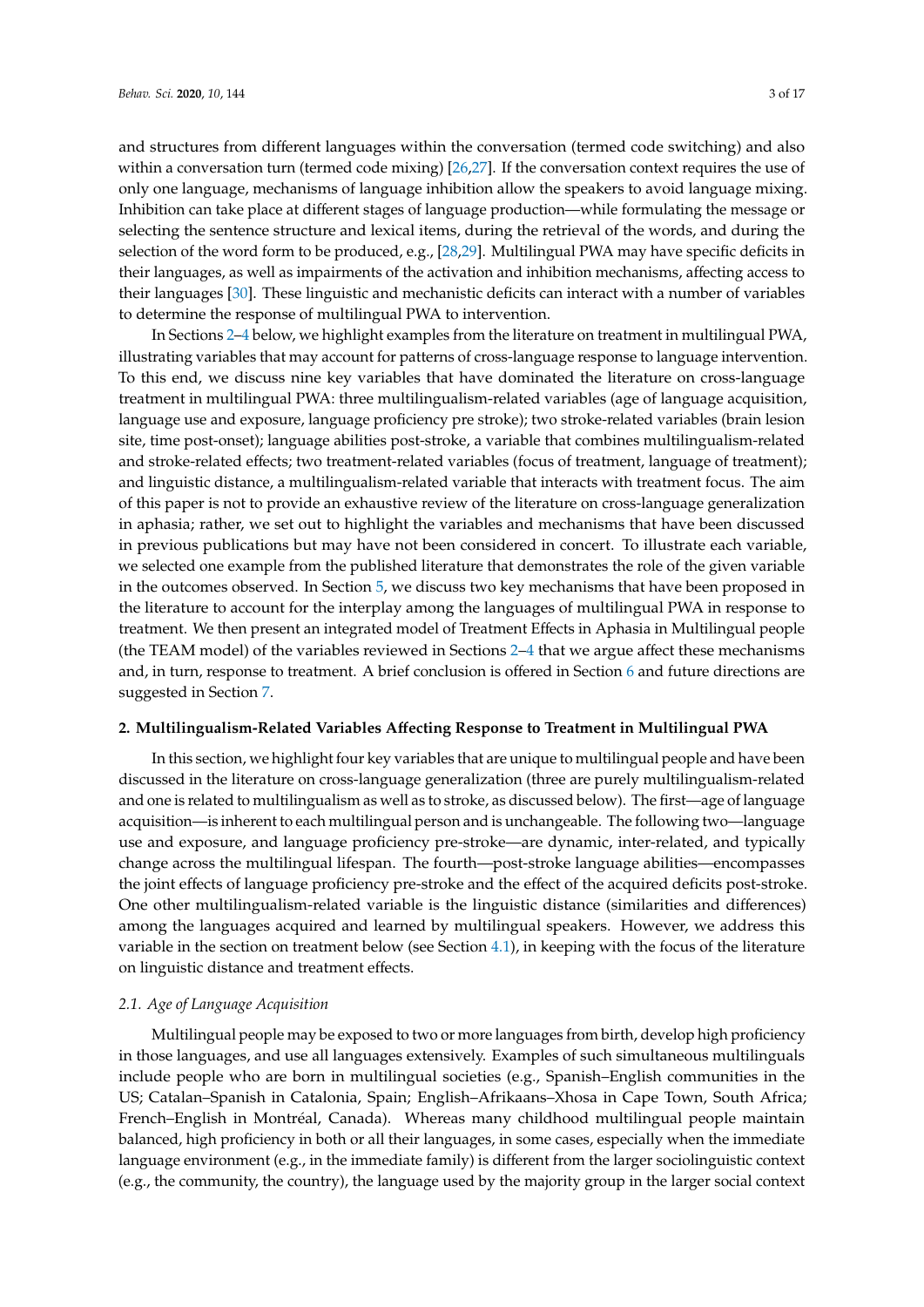becomes the more dominant language of the individual (e.g., English for Spanish–English bilingual people in the U.S.).

Other multilingual individuals may acquire one language from birth—their L1—and a second or additional languages in early childhood (early sequential bilingualism) or in late childhood or adulthood (late sequential bilingualism). Numerous variations of such circumstances have been recorded: people who are born into families that use a language different from the majority language in the environment; people who are born in one language environment and move to another in childhood or adulthood; people who live with speakers of other languages; and so forth. In these scenarios, there may be a difference in the representation and processing of the first-acquired language, the L1, versus any later learned languages, e.g., [\[31\]](#page-14-2). For example, research has suggested that memory systems associated with a later learned language may be explicit as compared to the implicit learning associated with a first-acquired language [\[5](#page-13-1)[,31\]](#page-14-2). As well, learning a language by immersion characterizes the acquisition of a first language and early learned languages, as compared to greater reliance on metalinguistic skills that are typically involved during learning a second language later in life [\[5\]](#page-13-1).

Studies that examine the special status of an L1 in aphasia have suggested that the first-acquired language of multilingual PWA is likely to be less impaired as compared to later learned languages [\[8\]](#page-13-22), but there are also examples when this is not the case, e.g., [\[3,](#page-13-0)[32\]](#page-14-3). In the literature on language intervention with multilingual PWA, several studies provide evidence that supports differential processing of an L1 and non-L1s, including differential response to treatment in the L1 and in a non-L1 [\[14,](#page-13-23)[33,](#page-14-4)[34\]](#page-14-5) as evident in the following example.

Miertsch et al. [\[34\]](#page-14-5) examined treatment effects in a German–English–French trilingual participant with aphasia. The participant, who sustained a stroke at age 48, reported high proficiency and frequent use of his three languages. In the study, the treatment was administered in the participant's L3, which he learned in late childhood. The treatment targeted language production and comprehension, focusing on word finding of verbs, nouns, and prepositions in isolation and in discourse context, and on semantic-conceptual relationships between words. The assessment comprised the Bilingual Aphasia Test (BAT) [\[35\]](#page-14-6), an aphasia battery that assesses linguistic abilities (phonology, morphology, syntax, lexicon, and semantics) across all linguistic modalities (listening, speaking, reading, and writing). The authors found that following treatment, the participant improved his test scores in the treated language, French, as well as in his English, which was not treated. There was no significant improvement in the participant's performance in his L1, German. The lack of cross-language treatment benefit to the first-acquired language can also be explained, however, by the higher language abilities the participant demonstrated in his L1 post-stroke compared to his other two languages.

## <span id="page-3-0"></span>*2.2. Language Use and Exposure*

Frequency of language use typically correlates positively with language proficiency. However, the frequency and habits of language use can have an independent effect on the degree of language activation and thus of its accessibility. At one extreme, a language that is used most post-aphasia onset will likely improve more with treatment. On the other end of the continuum, people who do not use a language at all in the months and years prior to or following aphasia onset may experience language attrition that compounds the effect of the aphasia and renders the activation of that language more demanding.

Language attrition has been most studied in the context of immigration in which individuals move to a language environment that limits their exposure to and use of one of their languages. L1 attrition—the reduced accessibly of an L1 following immersion in a later learned non-L1 and the disuse of L1—has been studied extensively, e.g., [\[36–](#page-14-7)[38\]](#page-14-8). The literature on L1 attrition reveals that people who stop using their L1, typically due to immersion in their L2, experience gradual difficulties in accessing the language. The complete or partial reduction in use of and exposure to the language typically affects production language abilities, such as word retrieval and idiom use, before affecting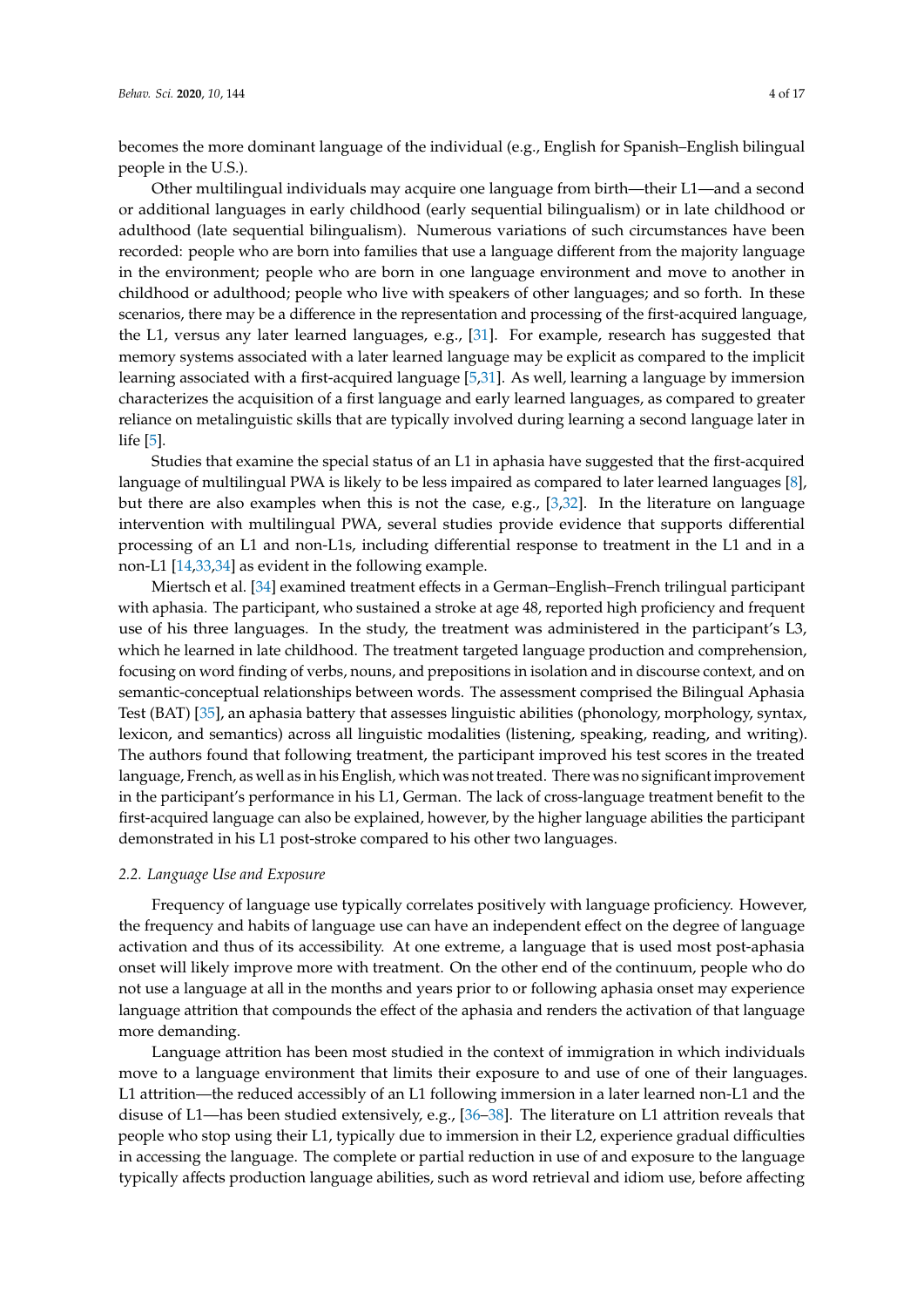comprehensions abilities [\[37–](#page-14-9)[39\]](#page-14-10). L1 attrition rarely results in a complete loss of the language, especially if the acquisition had been complete before the change in the language environment. Attrition of other languages has also been studied, albeit to a lesser degree [\[40,](#page-14-11)[41\]](#page-14-12). Decreased lexical retrieval abilities is a hallmark of the reduced accessibility associated with language attrition, in both L1 and L2. In multilingual PWA, reduced use of a language, prior to as well as following the aphasia onset, can contribute to reduced responsiveness to language treatment [\[32,](#page-14-3)[42\]](#page-14-13). Findings from these studies demonstrate that despite language attrition, treatment can be effective, although cross-language generalization from treatment in a more-used language to a language that has undergone attrition has not been found.

Several treatment studies converge to suggest that even in the absence of attrition, treatment in multilingual PWA may be most efficacious in the language most used in the environment [\[42–](#page-14-13)[44\]](#page-14-14). For example, Goral and colleagues [\[43\]](#page-14-15) examined treatment effects in a multilingual PWA who was highly proficient in his two early acquired languages (Spanish and Catalan), and less proficient in three additional languages (English, French, and German). The participant, who sustained a stroke at age 44, lived in Spain where he was mostly exposed to Spanish and Catalan. The study documents the treatment administered to the participant while he visited New York City for several months. Following treatment in Spanish, the participant made little improvement; following treatment in English—the language of the environment at the time of the study—the participant demonstrated substantial gains in his language production (as measured by picture naming, verbal fluency, elicited sentence production, and semi-spontaneous speech) in English, as well as in his other languages.

Language use can be affected by the language of the immediate environment (e.g., family) or extended environment (e.g., the community and the country). It can also be influenced by affective variables such as attitude toward the language and toward its speakers, e.g., [\[3\]](#page-13-0), the status of the language in the society, e.g., [\[7\]](#page-13-3), and other psychosocial factors, such as incentives to use a language of vocation.

## <span id="page-4-0"></span>*2.3. Language Proficiency*

Whereas any language difficulties exhibited by monolingual speakers who acquire aphasia can be attributed to their aphasia (providing childhood language development deficits and other neurological or cognitive disorders are ruled out), this is not necessarily the case for multilingual PWA. Multilingual individuals vary in the degree of their language proficiency. Some people have high, native-like proficiency in multiple languages, e.g., [\[45\]](#page-14-16), but more commonly, multilingual people report having higher proficiency in one language over the others. In many instances, the language of higher proficiency is also the first acquired, L1. However, it is not uncommon that a later learned language becomes the more proficient or more dominant language, especially for people who move from their L1 language environment to an environment where their later learned language is the dominant language.

Measuring language proficiency in multilingual speakers is not a trivial matter. There are formal foreign language proficiency tests, such as The Test of English as a Foreign Language and The European Consortium for the Certificate of Attainment in Modern Languages, which can be helpful in determining proficiency levels, but this kind of information is virtually never available for PWA about their abilities prior to their aphasia onset. Instead, the assessment of pre-stroke language proficiency of multilingual PWA has to rely on subjective self-ratings and on family members' report. This subjective information is problematic for two reasons. One, it has been demonstrated that self-reported proficiency and objective language testing correlate positively but weakly [\[46](#page-14-17)[,47\]](#page-14-18). Two, language proficiency is a dynamic construct that may change for individuals throughout their lifetime and with changes in their living environments and sociolinguistic contexts. Asking people to rate their abilities will thus be a very time-consuming process or a crude approximation. Researchers studying multilingual speakers with aphasia continue to improve the field's understanding of the reliability of self-reported proficiency, the wording that best elicits the target information, and the inter-relation between language proficiency and language use [\[9\]](#page-13-4).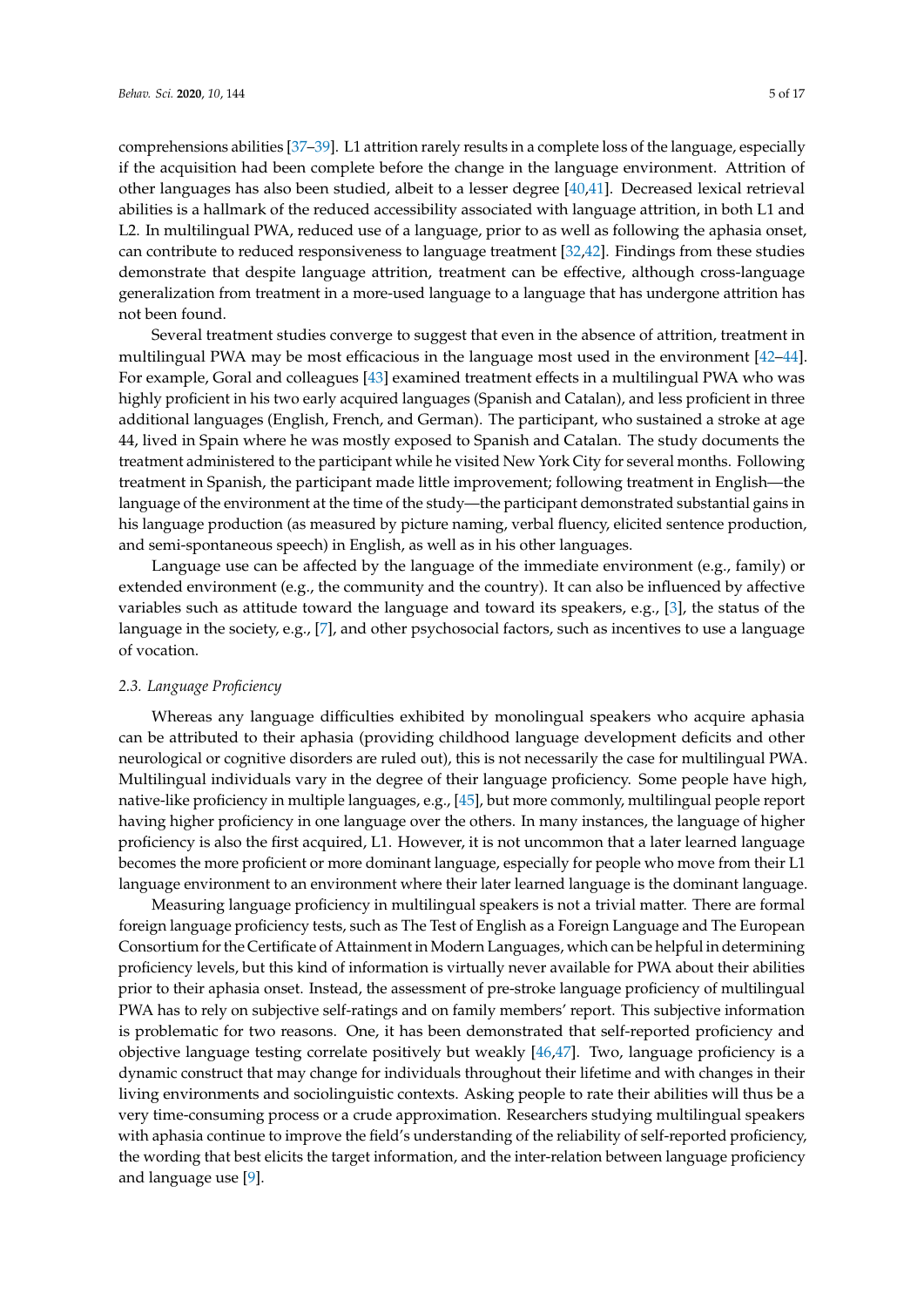A language that achieved only low or moderate proficiency before the stroke may appear inaccessible to a person with aphasia. In several studies in the literature with PWA who knew multiple language before the stroke, assessment and treatment were administered only in the more proficient languages of the participants. Additional languages, which the participants reported knowing but with a low degree of proficiency and use, are not typically assessed and are rarely treated, e.g., [\[33](#page-14-4)[,48\]](#page-14-19). An example of such a choice is reported in Goral, Levy, and Kastl [\[33\]](#page-14-4). The participant enrolled reported high pre-stroke proficiency in Hebrew, English, and French, and these three languages were assessed prior to and following treatment, which was provided in English, the participant's second language. The participant also reported working knowledge in three additional languages: Spanish, German, and Italian, but those languages were not formally assessed in the study as the participant reported minimal access to those languages following his stroke.

#### <span id="page-5-1"></span>*2.4. Post-Stroke Language Abilities*

Determining language abilities in PWA after the aphasia onset is challenging as well, because observed performance on language tests inherently reflects the combined effects of language proficiency (pre-stroke) and aphasia severity, which are difficult to dissociate. Multilingual PWA who report comparable as well as differential proficiency levels prior to the aphasia onset have been included in treatment studies. In many of those cases, the same relative abilities were evident prior to the stroke (as estimated) and following the stroke (as measured), but some changes in language dominance post-stroke have also been reported. Mixed results found to date make it challenging to ascertain differential effects of relative pre-stroke proficiency and post-stroke abilities on cross-language treatment generalization [\[43,](#page-14-15)[49–](#page-14-20)[51\]](#page-14-21).

The effects of post-stroke abilities can be appreciated in the following example. Conner and colleagues [\[49\]](#page-14-20) enrolled in a treatment study a multilingual PWA who had high proficiency pre-stroke and good abilities post-stroke in several languages, and lower abilities post-stroke in several others. The authors were able to examine the role of post-stroke levels of language abilities in the effects observed following treatment administered in the participant's L1. The participant was a 64-years-old man who acquired Dutch (Flemish) as his L1, and was exposed to Dutch, French, and German—all spoken in his environment—from early childhood. Throughout his adulthood he learned English, Danish, Swedish, Norwegian, Italian, Spanish, and Portuguese, and has used them with varying degree for his professional and social interactions. His self-rated proficiency in these languages indicated high post-stroke abilities in five languages (Dutch, English, French, German, and Italian) and somewhat lower post-stroke abilities in other languages. Following intervention in his L1, which targeted efficiency of language production, the authors observed gains in the treated language, as measured by the proportions of words that contributed to a meaningful production of the total words produced, in a variety of elicited production tasks (e.g., picture-based description and answering wh-questions). Gains were also evident in each of his four languages with high abilities comparable to the L1, albeit to varying degrees, but were absent from the two weaker languages examined (Spanish and Norwegian).

We note again that language abilities post-stroke is a multilingualism-related variable that represents the joint effects of the proficiency levels attained in a language prior to the stroke as well as the effect of the acquired impairments due to the stroke. The next section focuses on stroke-related variables.

## <span id="page-5-2"></span>**3. Stroke-Related Variables A**ff**ecting Response to Treatment in Multilingual PWA**

#### <span id="page-5-0"></span>*3.1. Lesion Site*

The severity of the aphasia and the characteristics of the impairments observed in people who acquire aphasia following a stroke have been associated with the site and size of the brain lesion, although there are no linear or one-to-one associations that would allow accurate predictions of the aphasia based on the location of the lesion, e.g., [\[52](#page-14-22)[–54\]](#page-15-0). In most instances, selective damage to the left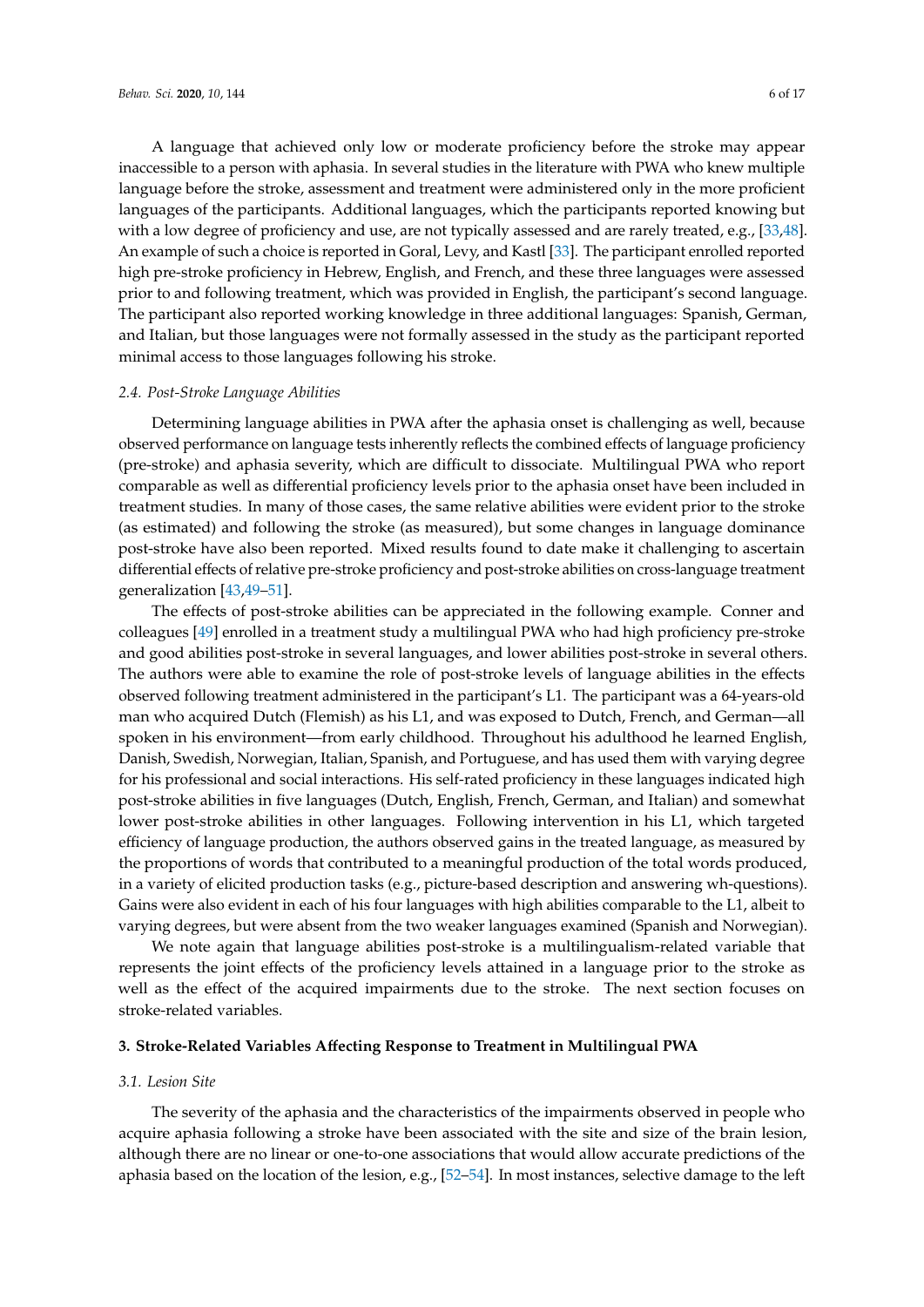hemisphere results in aphasia and this has been found for monolingual as well as for multilingual individuals. Within frameworks that postulate dissociations in the representation of different languages in the multilingual brain, a differential response to treatment may be expected. Moreover, treatment in one language may not necessarily affect the untreated language(s). However, within neurolinguistic theories that postulate overlapping language representation in the brain and separate networks associated with controlling the activation of each language, treatment may be expected to positively

affect all languages regardless of the language of treatment, unless the control mechanisms are affected by the brain lesion. In this latter case, one language may be less accessible and thus less responsive to treatment than the others.

Cross-language treatment effects have been reported for a substantial number of multilingual PWA who vary in their lesion size and site, which makes drawing clear conclusions about the role of the lesion site in determining response to treatment challenging. Nevertheless, several treatment studies have proposed evidence for impaired control mechanisms and consequent effects on response to treatment [\[55](#page-15-1)[–57\]](#page-15-2).

For example, Abutalebi et al. [\[55\]](#page-15-1) enrolled a 56-years-old Spanish–Italian bilingual speaker in a treatment study. His stroke affected the lenticular nucleus of his left basal ganglia, which has been hypothesized to be critical to language control mechanisms [\[24\]](#page-13-17). Treatment, focusing on word retrieval, was administered in the participant's L2, Italian, for six weeks and assessment was conducted in both languages, using the BAT [\[35\]](#page-14-6) and a picture naming test. The authors reported improvement in the treated language and increased connectivity between the activation in the treated language and the language control networks; there was no change in the language that was not treated. Abutalebi and his colleagues [\[55\]](#page-15-1) implicated the site of lesion, which included portions of the basal ganglia, in the failure to activate the participant's L1, which resulted in the absence of cross-language treatment generalization.

#### <span id="page-6-0"></span>*3.2. Time Post-Onset*

Positive response to treatment in aphasia has been demonstrated in various patients and to varying degrees. One variable that has been examined is the time elapsed since the aphasia onset. Greater neuroplasticity has been documented in the first weeks and months following the stroke (the acute and sub-acute phases) as compared to a longer period post-onset (the chronic phase) [\[58\]](#page-15-3). Nevertheless, treatment-related change has also been observed in chronic patients. It is possible that treatment-related changes observed in the acute phase are indicative of reorganization in the neuronal networks adjacent to the lesion site and these are likely to affect all languages, at least within a framework that postulates overlapping representation of multiple languages. Treatment-related changes in the language abilities of PWA in the chronic phase may be associated with reorganization of the linguistic system and with the development of compensation strategies, which may be directly related to the treatment provided. Here therefore one might expect restricted generalization from the language of treatment to the other language(s), perhaps depending on the target of the treatment (see Section [4.1](#page-7-1) below). Most studies of aphasia treatment in multilingual individuals with aphasia have been conducted with people in the chronic phase. A few, however, report on treatment with PWA in the first weeks following the stroke, e.g., [\[44,](#page-14-14)[55,](#page-15-1)[59\]](#page-15-4). The following example illustrates the potential role of time post-onset in the observed treatment effects in a multilingual PWA.

Gil and Goral [\[59\]](#page-15-4) discuss the challenge of determining the degree to which improved performance following treatment in the acute/subacute phase can be attributed to the treatment administered or to processes of spontaneous recovery that have been documented to take place in the first weeks following a stroke. The participant in their study, who was a 57-years-old Russian–Hebrew speaking man, was assessed two weeks after his stroke and then started to receive treatment. The first treatment was administered in Hebrew, the participant's later learned second language. Assessment after a month of treatment revealed improved abilities in both the treated L2 and the untreated L1. Assessment after an additional two months of treatment in L2 revealed continued improvement in both languages but greater effects were observed in the untreated L1. Assessment after six weeks of treatment in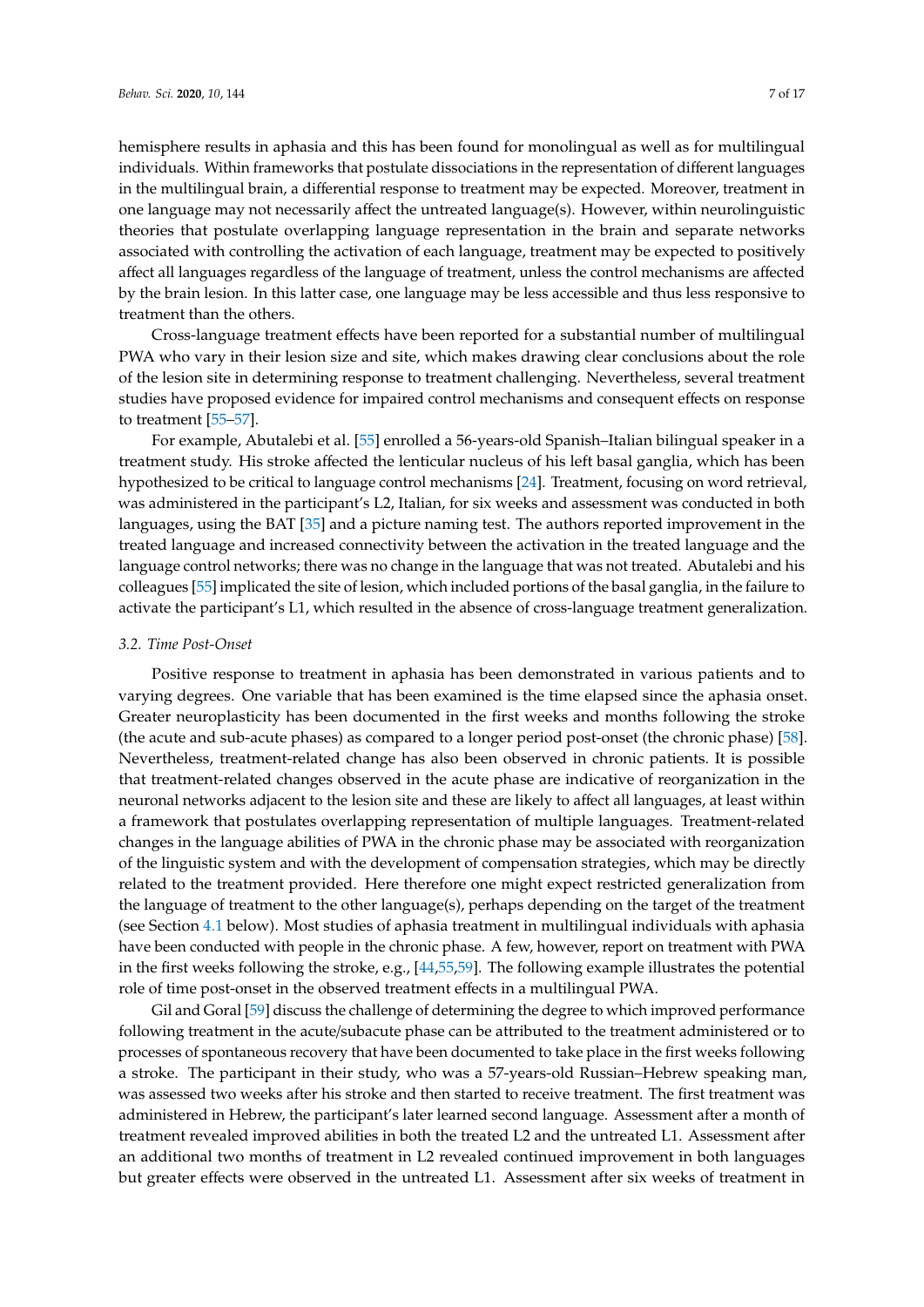L1 that followed revealed gains in both languages. At the time of the stroke the participant was exposed to and used both languages, living in Israel in a bilingual community. The greater response of his L1 to the treatment administered in L2 may reflect the interaction of spontaneous recovery and treatment-related recovery.

#### <span id="page-7-0"></span>**4. Treatment**

Aphasia treatment includes a variety of approaches to linguistic and communication rehabilitation which vary in their focus and dose. Treatment can be geared toward restituting the impaired linguistic ability (e.g., word retrieval difficulty and reduced syntactic structures) as well as toward compensating for the impairment (e.g., using circumlocutions and using supported conversation) [\[60\]](#page-15-5). Not only the target of the intervention, but also its intensity and schedule may vary, factors that have been shown to potentially affect the efficacy of the treatment [\[61](#page-15-6)[–63\]](#page-15-7). The efficacy of aphasia treatment has been measured in intervention studies with PWA by examining direct treatment effects, that is, improvement of the linguistic skills or linguistic stimuli that were targeted and practiced during the treatment sessions. Efficacy is also measured by examining the generalization of treatment effects beyond the specific tasks and stimuli practiced during the sessions, which is the ultimate goal of any intervention with PWA. Generalization can be measured by tests and tasks that examine language and communication behaviors not directly practiced during the sessions, and this includes both in the treated language (within-language generalization) and in the untreated language(s) (cross-language generalization). The findings concerning cross-language generalization in multilingual PWA suggest that two additional variables play a role. One is the focus of the treatment: the linguistic or communication aspects targeted during the treatment can determine whether cross-language generalization following treatment is observed, according to the linguistic distance between the two languages in question. That is, the degree to which the aspects that are targeted in the treatment are similar or different across the treated language and the other languages is likely to affect the degree to which cross-language generalization will occur. Two, the language selected for treatment can affect the degree to which cross-language generalization is observed. We turn to these two variables next.

#### <span id="page-7-1"></span>*4.1. Treatment Focus*

By and large, treatment studies targeting the retrieval of specific lexical items have found that multilingual PWA improved their lexical retrieval of the trained items as well as of the translation equivalents of those items in the untreated language [\[50,](#page-14-23)[64\]](#page-15-8), although some individuals do not show this cross-language benefit [\[51\]](#page-14-21). Models of multilingual lexical representation, such as the Revised Hierarchical Model [\[65\]](#page-15-9) and the Bilingual Interactive Activation Model [\[66,](#page-15-10)[67\]](#page-15-11) predict the spreading of activation along the semantic network of multiple languages (as will be discussed further in Section [5](#page-8-0) below), which would account for the generalization of treatment effects from trained items in one language to their equivalents across languages. Language-specific variables, such as word frequency and word imageability that may affect processing at the word level have not been explicitly addressed in the literature on cross-language generalization. Multilingual-specific factors, especially cognate status (i.e., the degree of overlap in form and meaning between two translation equivalents), have been the focus on several investigations, yielding mixed results [\[68–](#page-15-12)[70\]](#page-15-13).

Studies that have employed treatment that targeted syntactic aspects of language production or processing in multilingual PWA are sparse; findings suggest that aspects that are shared among languages are more likely to exhibit cross-language benefits than aspects that differ across the relevant languages. For example, Goral and colleagues [\[33\]](#page-14-4) administered intervention in their participant's L2 English, and examined cross-language generalization to the participant's L3 French and to his L1 Hebrew. The participant had acquired Hebrew from birth, English in early childhood, and learned French in adulthood, and reported high proficiency in all three languages prior to a stroke he sustained at age 42. Following the stroke, he experienced greater difficulties in English and French as compared to Hebrew. When treated in English, for his morphological and syntactic impairments, the participant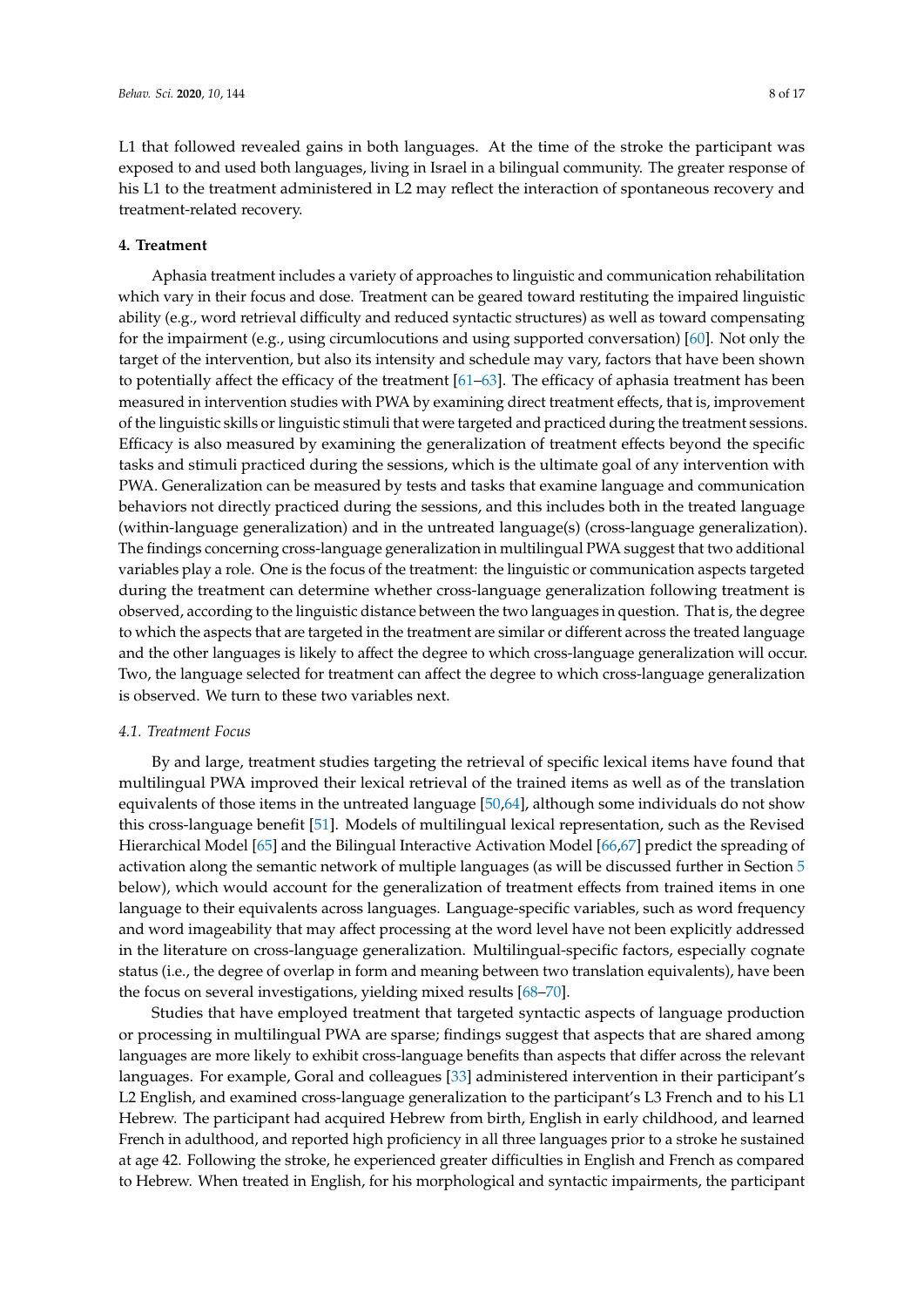showed improvements in the treated language, as measured by a picture-based connected speech elicitation task. Improvements included higher rates of morphosyntactic accuracy (e.g., noun–verb agreement) and increased speech rate. Improvement was also noted on similar measures in French, which was not treated. These effects were particularly notable for morphosyntactic components that are shared between English and French (e.g., pronoun–gender agreement) but not for those that diverge in the two languages (e.g., determiner–noun agreement).

## *4.2. Language of Treatment*

For multilingual people who acquire aphasia, treatment choices mentioned above include an additional one, namely, the selection of the language of treatment. Virtually all studies of treatment with multilingual PWA examined the effect of treatment in one language per treatment block. Much attention has been paid to the relation between the relative abilities in the treated language compared to the other language(s) (see Section [2](#page-2-0) above) and the likelihood of cross-language generalization to the language(s) that were not treated [\[42](#page-14-13)[,49](#page-14-20)[,64\]](#page-15-8). Studies have found cross-language positive effects between two languages of comparable abilities, e.g., [\[50,](#page-14-23)[71,](#page-15-14)[72\]](#page-15-15). When the language of treatment exhibits markedly stronger or markedly weaker abilities than the untreated language(s), mixed results have been reported, e.g., [\[14,](#page-13-23)[49\]](#page-14-20). The leading theory that has been introduced in the literature for cross-language effects between languages of unequal abilities, namely, language control, is addressed in Section [5](#page-8-0) below.

One study that included a bilingual treatment block in addition to single language blocks found that the bilingual treatment was not particularly efficacious [\[70\]](#page-15-13). In the study, the authors enrolled a Spanish–English bilingual participant with severe aphasia. The BAT [\[35\]](#page-14-6) was used to assess her skills in both languages prior to and following treatment. The treatment was designed to target word production and to promote spreading activation across the semantic network, and was administered in three consecutive blocks: Spanish only, English only, mixed Spanish and English. The results demonstrated that the mixed treatment block was the least successful of the three. Additional preliminary results corroborate the finding that encouraging participants to mix their language within a treatment session may not be beneficial, showing minimal gains in either language [\[71\]](#page-15-14).

## <span id="page-8-0"></span>**5. Mechanisms Accounting for Observed Response to Treatment in Multilingual PWA**

As illustrated in Sections [2–](#page-2-0)[4](#page-7-0) above, researchers of treatment in multilingual PWA have reported a mixed pattern of results and have identified critical variables that may influence the results observed. The effects of such variables can be viewed in the context of the mechanisms that have been proposed to underline how the languages of a multilingual speaker facilitate activation of one another as well as to interfere with and inhibit one another.

#### <span id="page-8-1"></span>*5.1. Activation*

One account of the language difficulties experienced by PWA is that the levels of language activation are depressed and therefore greater activation of a linguistic component (e.g., a word) is needed for it to reach its threshold for selection, e.g., [\[73](#page-15-16)[,74\]](#page-15-17). When multiple languages are involved, a given language may have to reach a threshold level of activation to be accessible for comprehension and production [\[5\]](#page-13-1), although it has also been hypothesized that in a neurologically intact brain, all languages are always active [\[28,](#page-13-21)[29\]](#page-14-0). The brain lesion resulting in language impairments in multilingual PWA can lead to depressed activation levels in all languages, or, it is possible that only one of the languages reaches the activation threshold at a given time, yielding the patterns of selective impairments that have been reported in the literature [\[5\]](#page-13-1). When treatment is administered to multilingual PWA to facilitate increased language activation, the activation can be specific to the treated aspects of the treated language (e.g., practiced lexical items), or it can spread to other aspects of that language (within-language generalization to unpracticed lexical items and to unpracticed tasks). If the spreading activation reaches the language that was not treated, cross-language generalization is observed [\[64\]](#page-15-8). This notion of spreading activation has been discussed in the context of semantic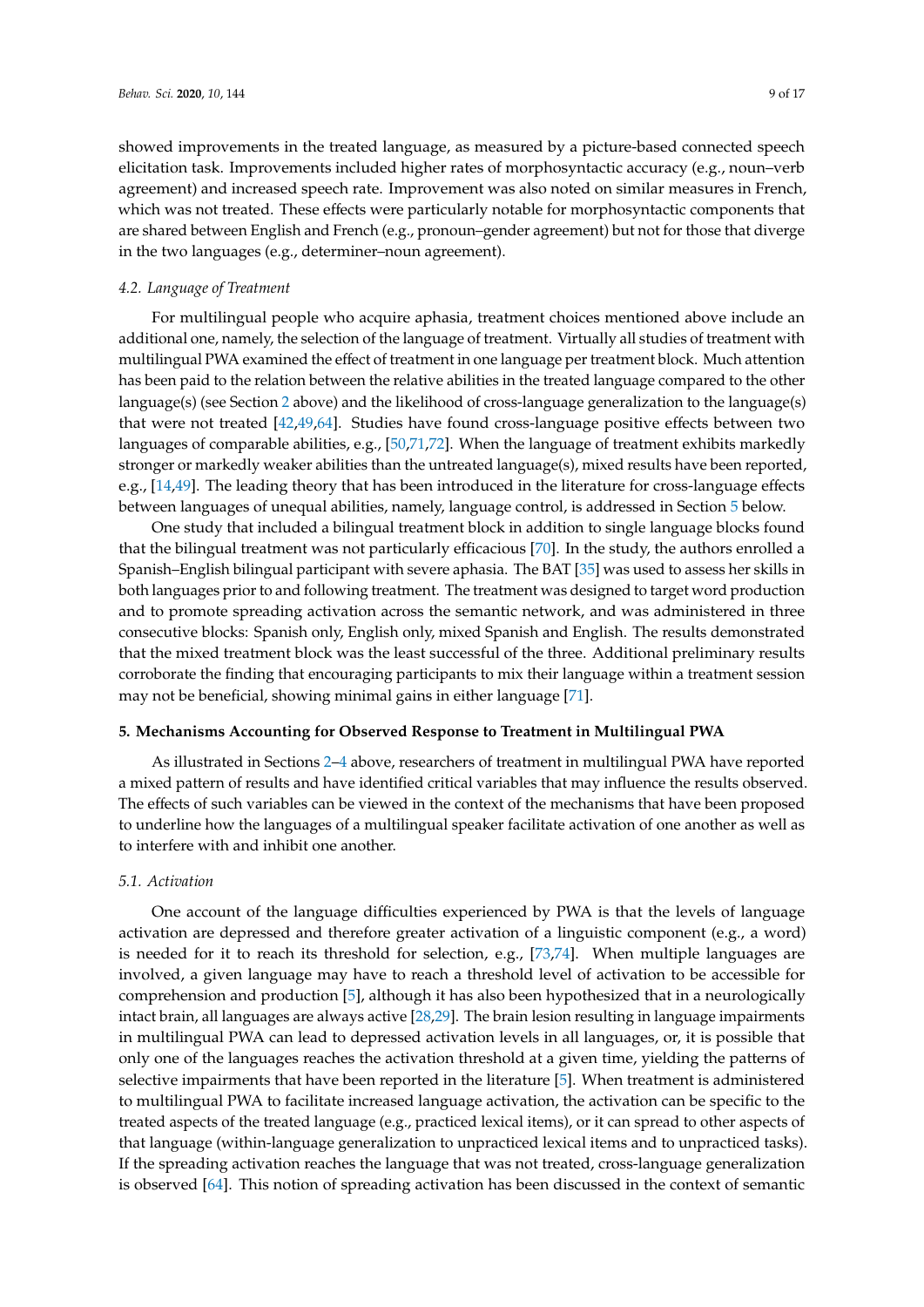memory in early studies e.g., [\[75](#page-15-18)[,76\]](#page-15-19), and more recently also in the context of aphasia rehabilitation in multilingual people [\[64\]](#page-15-8). Whereas the focus of the current literature on spreading activation in multilingual individuals with aphasia has been at the word level, there is the potential to expand these theories to other aspects of language, similar to the development of bilingual language representation models that also branch out from the single-word level [\[77\]](#page-15-20). It may be expected that activation can spread across languages in any shared components, such as morphology and syntax, as indicated in Section [4.1](#page-7-1) above.

As mentioned above, several studies with multilingual PWA have demonstrated that the benefits observed in the treated language generalized to the other languages, which were not treated [\[50,](#page-14-23)[51,](#page-14-21)[56,](#page-15-21)[78\]](#page-15-22). For example, Lerman and colleagues [\[56\]](#page-15-21) explained the improvements they observed in the treated and untreated languages of their participants by assuming a spreading activation within the semantic network following treatment that targeted strengthening connections within the network. Their participants were multilingual speakers who were born in an English-speaking environment (L1), acquired Hebrew from elementary school-age, and lived in a Hebrew-speaking environment at the time of their stroke. Both participants received treatment that targeted their underlying semantic network (Verb Network Strengthening Treatment: [\[79\]](#page-16-0)). Following treatment in the participants' L1 English, the authors observed improvement in that language, as measured by a variety of language production tasks of words, sentences, and connected language production. Improvements were also documented on similar measures in Hebrew, the participants' later learned language, after treatment in English. The authors interpreted their results as evidence that due to the strengthening of connections within the semantic network following the VNeST, word retrieval improved, and, due to both the shared semantic network across languages and the presumed inter-connectivity of lexical items in the two languages, this improvement was observed in both languages.

The increased activation of the treated language can also result in increased interference from that language when attempts are made to access the untreated language(s). Such interference can prevent cross-language treatment generalization and could lead to decreased performance in the untreated languages at post-treatment assessment. For the spreading activation to successfully decrease the threshold for all languages and lead to cross-language benefits, the language control mechanism needs to be functioning properly, that is, applying the appropriate levels of inhibition depending on the communication situation [\[25\]](#page-13-18). Furthermore, processes of spreading activation need to be sufficiently strong to overcome processes of interference and inhibition [\[56](#page-15-21)[,64\]](#page-15-8). Stronger spreading activation may be expected for languages of comparable levels of proficiency, for those languages that continue to be used by the multilingual speakers and in their environment, as well as across structures or features that are shared across the languages.

## *5.2. Inhibition*

In addition to mechanisms of activation responsible for the ability to communicate in one or more languages, mechanisms of inhibition have been theorized to allow seamless language selection in neurologically healthy multilingual individuals [\[80\]](#page-16-1). In healthy multilingual brains, these language control mechanisms regulate levels of activation and inhibition of each language; in multilingual PWA, the brain lesion may impair these mechanisms, potentially preventing sufficient activation or resulting in excessive inhibition of one of the person's languages. Treatment that is provided in one language of a multilingual PWA may increase the activation levels of that language, but might also increase the inhibition levels of the untreated, non-target language. Increased inhibition may also occur when interference from the untreated language needs to be controlled [\[80](#page-16-1)[,81\]](#page-16-2). This may be particularly expected when the treated language is a weaker language, for which to achieve sufficient activation, increased inhibition of the stronger, more dominant, potentially interfering language needs to be applied. In this case, following treatment, lingering suppression of the untreated language could result in apparent negative cross-language effects [\[32](#page-14-3)[,56\]](#page-15-21).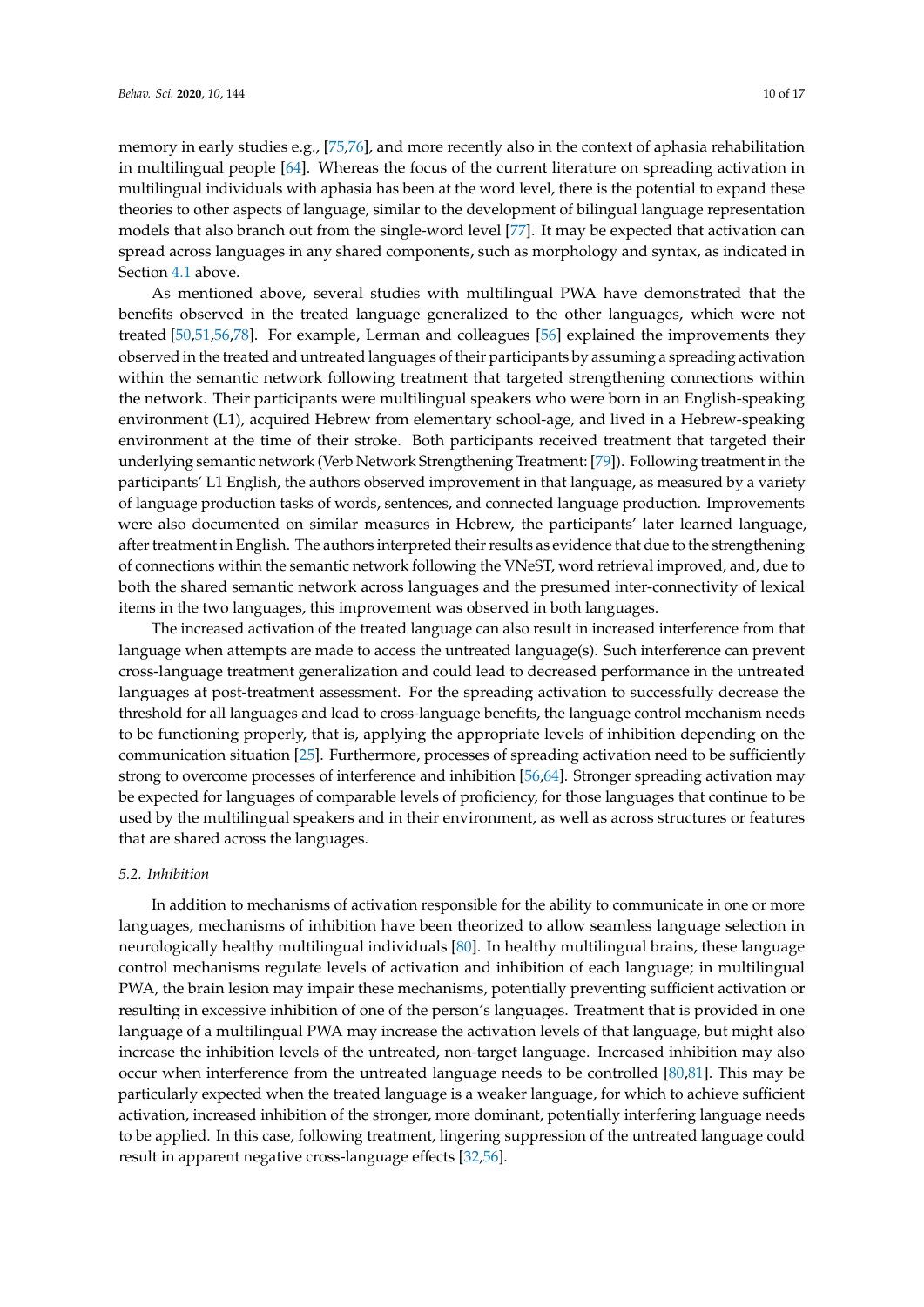For example, in the Lerman et al. study described in Section [5.1,](#page-8-1) cross-language benefits were observed following treatment from the participants' L1 English to their later acquired Hebrew, but following treatment in the participants' post-stroke weaker Hebrew, improvement was observed only in the treated language. Whereas one participant did not show change in his L1 English following treatment in Hebrew, the other participant exhibited a negative effect of treatment in Hebrew on his English during the testing immediately following the treatment. These effects can be accounted for by processes of inhibition of the stronger language (English) that linger following the treatment in the weaker language (Hebrew). There is some evidence that these effects are transient and that when activation in the stronger language resumes after treatment in the weaker language ends, activation of *Behav. Sci.* **2020**, *10*, x 11 of 17 the stronger language returns to former levels [\[56\]](#page-15-21).  $\frac{1}{\sqrt{2}}$ 

#### 5.3. Interactions of Activation and Inhibition and the Variables that Affect Them ends, activation of the stronger language returns to former levels [56].

Levels of activation and inhibition in the languages of multilingual PWA are influenced by the variables outlined in Sections [2–](#page-2-0)[4](#page-7-0) above. For example, recent use of a language and exposure to it in the sociolinguistic context would increase the activation of that language, whereas language attrition due to lack of exposure and use would decrease the activation levels of that language. Similarly, treatment that targets aspects that are shared among languages may increase the activation levels of all the languages as compared to treatment that targets language-specific characteristics which may facilitate those language aspects only in the treated language. This complex interaction of a number of such variables could be the reason for the plethora of mixed results reported in the literature on language treatment in multilingual PWA. We propose the TEAM model that considers critical aspects relevant to response to treatment in multilingual PWA (see Figure [1\)](#page-10-0). the sociolinguistic context would accrease the activation of the of that language, whenever  $\eta$  deals no such variables could be the reason for the reason for the literature on the graduate

<span id="page-10-0"></span>

**Figure 1.** An integrated model of Treatment Effects in Aphasia in Multilingual people (TEAM) **Figure 1.** An integrated model of Treatment Effects in Aphasia in Multilingual people (TEAM) depicting the interaction of variables and mechanisms affecting cross-language effects following treatment in multilingual people with aphasia.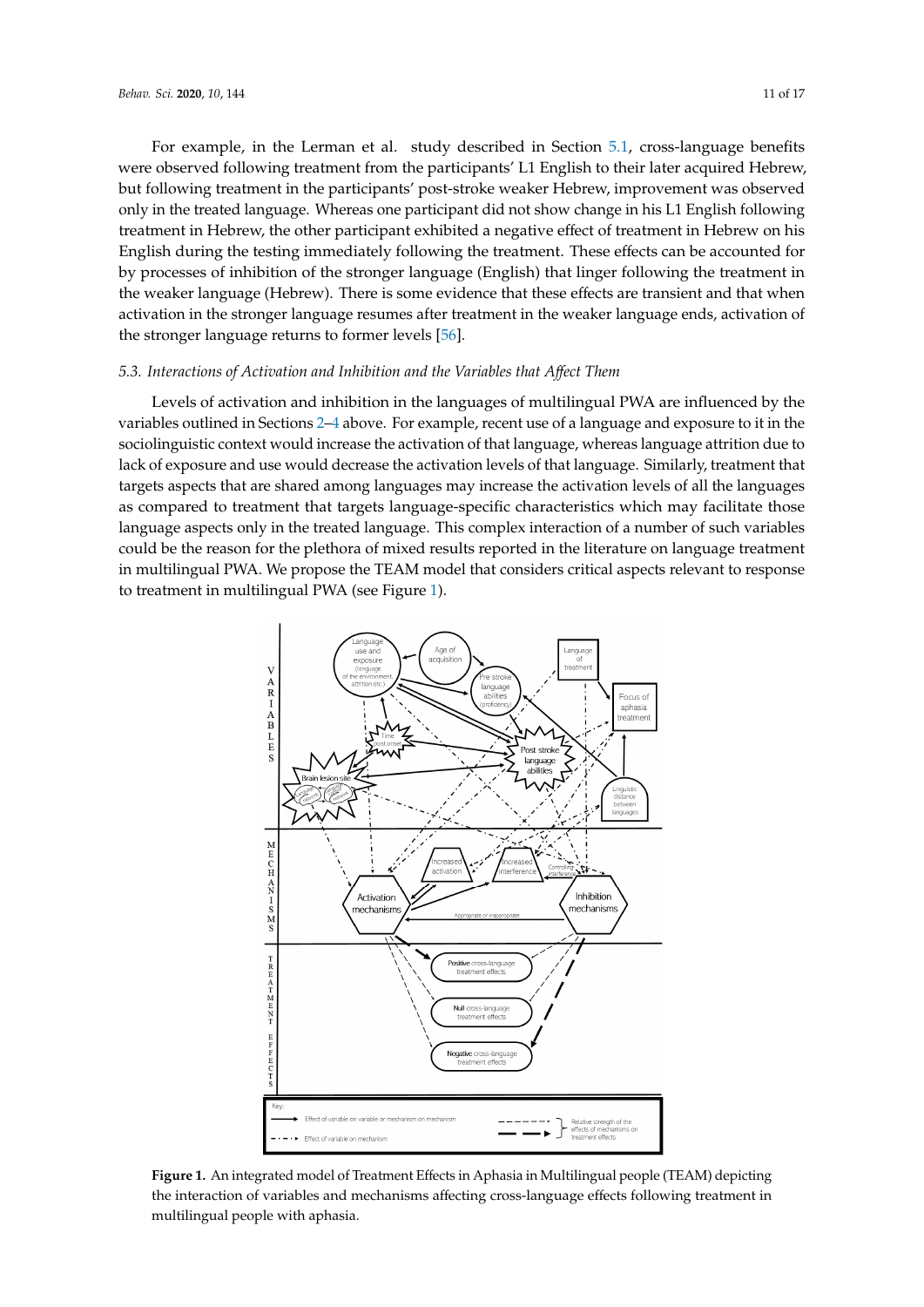As can be seen in the model, the observed cross-language treatment effects (lower third of the model) are dependent on the interaction between activation mechanisms and inhibition mechanisms (middle third of the model), as discussed in Section [5.](#page-8-0) The relative impact of these activation and inhibition mechanisms is illustrated by the thickness of the arrows leading to each potential cross-language treatment effect: positive, null, or negative. The variables affecting each of the mechanisms (upper third of the model) can be split into three main groups.

First are the multilingualism-related variables, illustrated in the model by ellipses. One is fixed from the onset of bilingualism: age of acquisition (see Section [2.1\)](#page-2-1); two are dynamic across the lifespan: language use and exposure (see Section [2.2\)](#page-3-0) and pre-stroke language abilities (see Section [2.3\)](#page-4-0). These multilingualism-related variables will directly affect activation and inhibition mechanisms (the dot-dash arrows in the model). For example, activation levels are expected to be higher in the language of the environment than another language [\[43\]](#page-14-15), and lower in an attrited language [\[82\]](#page-16-3). Inhibition of an attrited language is also expected to be stronger than a language which is used frequently [\[82\]](#page-16-3).

Second are the stroke-related variables, which include two variables: the brain lesion site (see Section [3.1\)](#page-5-0) and time post-onset (see Section [3.2\)](#page-6-0), illustrated in the model by the shape of an explosion. The lesion can affect the language network (i.e., the brain regions, tracts, and subcortical matter most associated with language see [\[53,](#page-14-24)[83\]](#page-16-4)) or the language control network [\[24\]](#page-13-17), or both. As the arrows in the model indicate, the language network is expected to be most responsible for appropriate functioning of activation mechanisms and the language control network is expected to be most responsible for appropriate functioning of inhibition mechanisms. However, these two networks are not separate; not only do they partially overlap anatomically [\[24\]](#page-13-17), they also work in conjunction with each other when they are unimpaired by a lesion. Time post-onset will affect the lesion in terms of neuroplasticity, either due to spontaneous recovery or due to the effects of treatment over time [\[16](#page-13-9)[,17,](#page-13-10)[59\]](#page-15-4).

An additional variable is post-stroke language abilities (see Section [2.4\)](#page-5-1), which are influenced by multilingualism-related variables (see Section [2\)](#page-2-0) as well as by the stroke (see Section [3\)](#page-5-2). This post-stroke language abilities variable is illustrated in the model as a star (combining the ellipse and explosion shapes). The other multilingualism-related variables have been suggested to affect post-stroke language abilities of multilingual people with aphasia, either directly or indirectly, as indicated by the solid line arrows in the model. Indeed, post-stroke language abilities are not necessarily fixed, but can be dynamic relative to time post-stroke and to language use and exposure after the stroke. Post-stroke language abilities affect activation and inhibition mechanisms, such that a less impaired language will have higher activation levels than a more impaired language [\[56](#page-15-21)[,64\]](#page-15-8). Furthermore, in order to successfully process information in a more impaired language, the less impaired language will need to be strongly inhibited at that time [\[32](#page-14-3)[,56\]](#page-15-21). Thus, post-stroke language abilities strongly influence activation and inhibition mechanisms and resulting treatment effects. Other bidirectional interactions between multilingualism-related variables and stroke-related variables also exist. For example, the more time post-onset that passes with no or minimal use of one language (due to differential language impairment, change in language of environment, etc.) the more that language is expected to undergo attrition.

A third group of variables is the treatment-related variables, illustrated in the model by squares. These variables can be manipulated, as opposed to multilingualism-related and stroke-related variables, which cannot usually be manipulated. Effective treatment would potentially increase activation levels of all languages (treated and untreated) while limiting any increase of interference (the dot-dash arrows in the model), allowing for activation mechanisms to be stronger than inhibition mechanisms [\[64,](#page-15-8)[84\]](#page-16-5). In order to boost the efficacy of treatment, the language of treatment must be carefully selected, since it will influence the activation and inhibition mechanisms. Furthermore, the focus of the treatment (e.g., using cognates or non-cognates) will affect both activation levels and potential interference that must be controlled (see Section [5\)](#page-8-0). Relatedly, linguistic distance is a multilingualism-related variable but one that has been discussed in the treatment literature most directly as a variable that interacts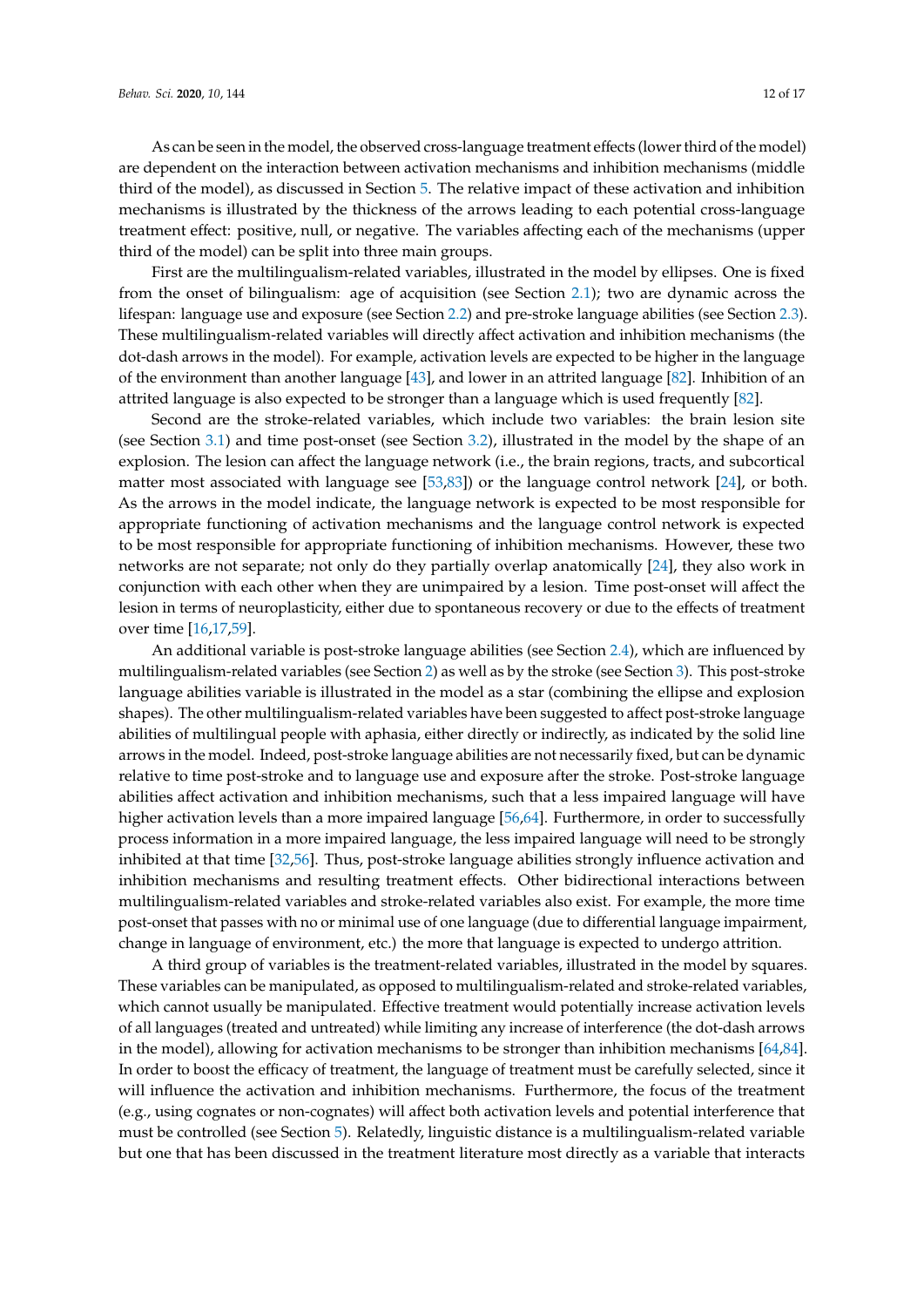with the focus of treatment (see Section [4.1\)](#page-7-1); it is therefore depicted in the model in a shape combining an ellipse and a square.

The specific constellation of these nine variables is unique to each multilingual individual with aphasia, resulting in the individual's response to aphasia treatment.

## <span id="page-12-2"></span>**6. Conclusions**

In this paper we highlighted and illustrated variables that have been found to affect treatment outcomes in multilingual people with aphasia. We argue that these variables work in tandem to yield the complex set of results that has been reported in the literature. Findings from published studies suggest that age of acquisition, relative levels of language proficiency and of language use and exposure, and processes of language attrition contribute to cross-language treatment efficacy. In addition, characteristics of the brain lesion causing the aphasia, as well as the focus and language of the treatment administered, have been associated with the outcome documented for multilingual PWA. Furthermore, these variables modulate processes of language activation and inhibition that have been postulated to account for the single or mixed language selection that multilingual people exercise. These very processes are regulated via mechanisms of language control, which may be impaired in aphasia and may influence response to treatment in one language or more.

## <span id="page-12-3"></span>**7. Limitations and Future Directions**

Although we did not execute an exhaustive or systematic review of the literature, we focused on mechanisms and variables that have emerged in recent years in the discussion of cross-language generalization of aphasia treatment. The examples of studies we provided were chosen to illustrate the potential effects of each variable discussed.

In building on the mechanisms that have been put forward in the literature [\[56](#page-15-21)[,64\]](#page-15-8), we presented the TEAM model that attempts to capture the combined effects of key multilingualism-related, stroke-related, and treatment-related variables on those mechanisms. The model can serve as a road map for researchers and clinicians as they consider treatment and cross-language effects in multilingual people with aphasia. Although a direct testing of the model may prove difficult given the heterogeneity inherent to this population, the model represents a first step toward a better understanding of the diversity of cross-language treatment effects in multilingual people with aphasia. Future directions include a comprehensive review of the existing body of literature on cross-language generalization to examine the relative weight of these variables. In addition, computational models that attempt to estimate the effects of individual variables on the outcomes observed, such as the one developed by Kiran, Peñaloza, and colleagues, represent a productive way to improve clinical practice in this population [\[12\]](#page-13-6).

**Author Contributions:** Conceptualization, M.G. and A.L.; methodology, M.G. and A.L.; writing—original draft preparation, M.G.; writing—review and editing, M.G. and A.L.; visualization, A.L. All authors have read and agreed to the published version of the manuscript.

**Funding:** This research received no external funding.

**Acknowledgments:** We thank Loraine K. Obler and Lisa A. Edmonds for insightful discussion of aphasia in multilingual individuals. We thank our three reviewers for their helpful comments.

**Conflicts of Interest:** The authors declare no conflict of interest.

## **References**

- <span id="page-12-0"></span>1. Hallowell, B.; Chapey, R. Introduction to language intervention strategies in adult aphasia. In *Language Intervention Strategies in Aphasia and Related Neurogenic Communication Disorders*, 4th ed.; Chapey, R., Ed.; Lippincott Williams & Wilkins: Baltimore, PA, USA, 2008; pp. 3–19.
- <span id="page-12-1"></span>2. Grosjean, F. Bilingualism: A short introduction. In *The Psycholinguistics of Bilingualism*; Grosjean, F., Li, P., Eds.; Blackwell: Malden, MA, USA, 2013; pp. 1–26.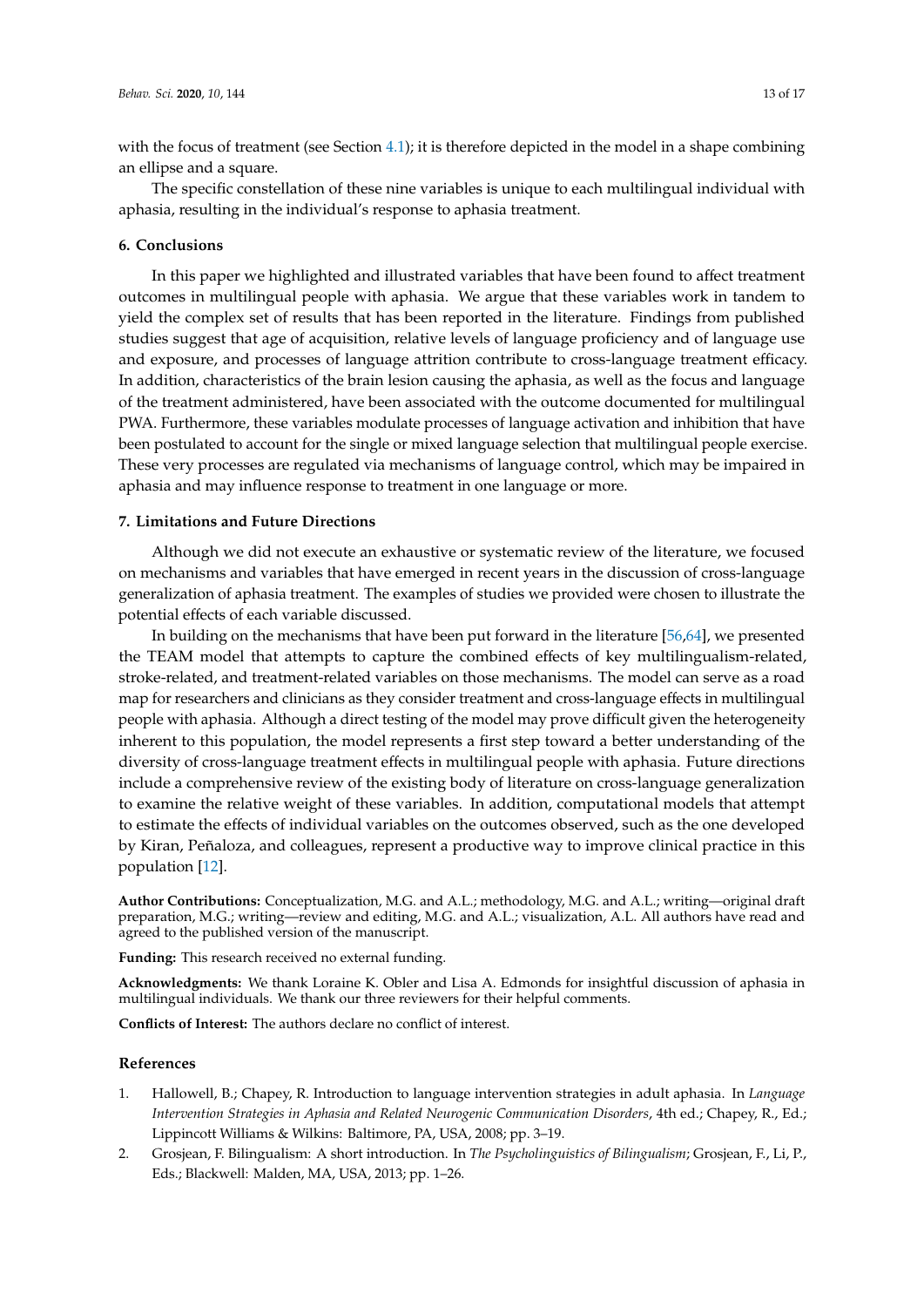- <span id="page-13-0"></span>3. Albert, M.L.; Obler, L.K. *The Bilingual Brain: Neuropsychological and Neurolinguistic Aspects of Bilingualism*; Academic Press: New York, NY, USA, 1978.
- 4. Paradis, M. Bilingualism and aphasia. *Stud. Neuroling.* **1977**, *3*, 65–121. [\[CrossRef\]](http://dx.doi.org/10.1016/B9780-12-746303-2.50008-7)
- <span id="page-13-1"></span>5. Paradis, M. *A Neurolinguistic Theory of Bilingualism*; John Benjamins: Amsterdam, The Netherlands, 2004.
- <span id="page-13-2"></span>6. Paradis, M. *Readings on Aphasia in Bilinguals and Polyglots*; Didier: Montréal, QU, Canada, 1983.
- <span id="page-13-3"></span>7. Centeno, J.G.; Ghazi-Saidi, L.; Ansaldo, A.I. Aphasia in multilingual populations. In *Aphasia and Related Neurogenic Communication Disorders*, 2nd ed.; Papathanasiou, I., Coppens, P., Potagas, C., Eds.; Jones and Bartlett: Burlington, MA, USA, 2017; pp. 331–350.
- <span id="page-13-22"></span>8. Kuzmina, E.; Goral, M.; Norvik, M.I.; Weekes, B. What influences language impairment in bilingual aphasia? A meta-analytic review. *Front. Psychol.* **2019**, *10*, 1–22. [\[CrossRef\]](http://dx.doi.org/10.3389/fpsyg.2019.00445) [\[PubMed\]](http://www.ncbi.nlm.nih.gov/pubmed/31024369)
- <span id="page-13-4"></span>9. Lerman, A.; Goral, M.; Obler, L.K. The complex relationship between pre-stroke and post-stroke language abilities in multilingual individuals with aphasia. *Aphasiology* **2019**. [\[CrossRef\]](http://dx.doi.org/10.1080/02687038.2019.1673303)
- <span id="page-13-5"></span>10. Cherney, L.R.; Robey, R.R. Aphasia treatment: Recovery, prognosis and clinical effectiveness. In *Language Intervention Strategies in Aphasia and Related Neurogenic Communication Disorders*, 4th ed.; Chapey, R., Ed.; Lippincott Williams & Wilkins: Baltimore, PA, USA, 2008; pp. 186–202.
- 11. Raymer, A.; Beeson, P.; Holland, A.; Kendall, D.; Maher, L.; Martin, N.; Murray, L.; Rose, M.; Thompson, C.K.; Turkstra, L.; et al. Translational research in aphasia: From neuroscience to neurorehabilitation. *J. Speech Hear. Res.* **2008**, *51*, S259–S275. [\[CrossRef\]](http://dx.doi.org/10.1044/1092-4388(2008/020))
- <span id="page-13-6"></span>12. Peñaloza, C.; Grasemann, U.; Dekhtyar, M.; Miikkulainen, R.; Kiran, S. BiLex: A computational approach to the effects of age of acquisition and language exposure on bilingual lexical access. *Brain Lang.* **2019**, *195*, 104643. [\[CrossRef\]](http://dx.doi.org/10.1016/j.bandl.2019.104643)
- <span id="page-13-7"></span>13. Ansaldo, A.I.; Saidi, L.G. Aphasia therapy in the age of globalization: Cross-linguistic therapy effects in bilingual aphasia. *Behav. Neurol.* **2014**. [\[CrossRef\]](http://dx.doi.org/10.1155/2014/603085)
- <span id="page-13-23"></span>14. Faroqi-Shah, Y.; Frymark, T.; Mullen, R.; Wang, B. Effect of treatment for bilingual individuals with aphasia: A systematic review of the evidence. *J. Neurolinguist.* **2010**, *23*, 319–341. [\[CrossRef\]](http://dx.doi.org/10.1016/j.jneuroling.2010.01.002)
- <span id="page-13-8"></span>15. Nadeau, S. Bilingual aphasia: Explanations in population encoding. *J. Neurolinguist.* **2019**, *49*, 117–143. [\[CrossRef\]](http://dx.doi.org/10.1016/j.jneuroling.2018.10.002)
- <span id="page-13-9"></span>16. Kleim, J.; Jones, T. Principles of experience-dependent neural plasticity: Implications for rehabilitation after brain damage. *J. Speech Hear. Res.* **2008**, *51*, S225–S239. [\[CrossRef\]](http://dx.doi.org/10.1044/1092-4388(2008/018))
- <span id="page-13-10"></span>17. Saur, D.; Lange, R.; Baumgaertner, A.; Schraknepper, V.; Willmes, K.; Rijntjes, M.; Weiller, C. Dynamics of language reorganization after stroke. *Brain* **2006**, *129*, 1371–1384. [\[CrossRef\]](http://dx.doi.org/10.1093/brain/awl090)
- <span id="page-13-11"></span>18. Hartwigsen, G.; Stockert, A.; Charpentier, L.; Wawrzyniak, M.; Klingbeil, J.; Wrede, K.; Obrig, H.; Saur, D. Short-term modulation of the lesioned language network. *eLife* **2020**, *9*, e54277. [\[CrossRef\]](http://dx.doi.org/10.7554/eLife.54277) [\[PubMed\]](http://www.ncbi.nlm.nih.gov/pubmed/32181741)
- <span id="page-13-12"></span>19. Stockert, A.; Wawrzyniak, M.; Klingbeil, J.; Wrede, K.; Kümmerer, D.; Hartwigsen, G.; Kaller, C.P.; Weiller, C.; Saur, D. Dynamics of language reorganization after left temporo-parietal and frontal stroke. *Brain* **2020**, *143*, 844–861. [\[CrossRef\]](http://dx.doi.org/10.1093/brain/awaa023) [\[PubMed\]](http://www.ncbi.nlm.nih.gov/pubmed/32068789)
- <span id="page-13-13"></span>20. Giussani, C.; Roux, F.E.; Lubrano, V.; Gaini, S.M.; Bello, L. Review of language organisation in bilingual patients: What can we learn from direct brain mapping? *Acta Neurochir.* **2007**, *149*, 1109–1116. [\[CrossRef\]](http://dx.doi.org/10.1007/s00701-007-1266-2) [\[PubMed\]](http://www.ncbi.nlm.nih.gov/pubmed/17712516)
- <span id="page-13-14"></span>21. Vingerhoets, G.; Van Borsel, J.; Tesink, C.; Van Den Noort, M.; Deblaere, K.; Seurinck, R.; Vandemaele, P.; Achten, E. Multilingualism: An FMRI Study. *Neuroimage* **2003**, *20*, 2181–2196. [\[CrossRef\]](http://dx.doi.org/10.1016/j.neuroimage.2003.07.029)
- <span id="page-13-15"></span>22. Abutalebi, J.; Cappa, S.F.; Perani, D. The bilingual brain as revealed by functional neuroimaging. *Biling.-Lang. Cogn.* **2001**, *4*, 179–190. [\[CrossRef\]](http://dx.doi.org/10.1017/S136672890100027X)
- <span id="page-13-16"></span>23. Wartenburger, I.; Heekeren, H.R.; Abutalebi, J.; Cappa, S.F.; Villringer, A.; Perani, D. Early Setting of Grammatical Processing in the Bilingual Brain. *Neuron* **2003**, *37*, 159–170. [\[CrossRef\]](http://dx.doi.org/10.1016/S0896-6273(02)01150-9)
- <span id="page-13-17"></span>24. Abutalebi, J.; Green, D. Bilingual language production: The neurocognition of language representation and control. *J. Neurolinguist.* **2007**, *20*, 242–275. [\[CrossRef\]](http://dx.doi.org/10.1016/j.jneuroling.2006.10.003)
- <span id="page-13-18"></span>25. Green, D.W.; Abutalebi, J. Language control in bilinguals: The adaptive control hypothesis. *J. Cogn. Psychol.* **2013**, *25*, 515–530. [\[CrossRef\]](http://dx.doi.org/10.1080/20445911.2013.796377)
- <span id="page-13-19"></span>26. de Houwer, A.; Ortega, L. *The Cambridge Handbook of Bilingualism*; Cambridge University Press: Cambridge, UK, 2019.
- <span id="page-13-20"></span>27. Milroy, L.; Muysken, P. *One Speaker, Two Languages: Cross-Disciplinary Perspectives on Code-Switching*; Cambridge University Press: Cambridge, UK, 1995.
- <span id="page-13-21"></span>28. Finkbeiner, M.; Gollan, T.; Caramazza, A. Bilingual lexical access: What's the (hard) problem? *Biling.-Lang. Cogn.* **2006**, *9*, 153–166. [\[CrossRef\]](http://dx.doi.org/10.1017/S1366728906002501)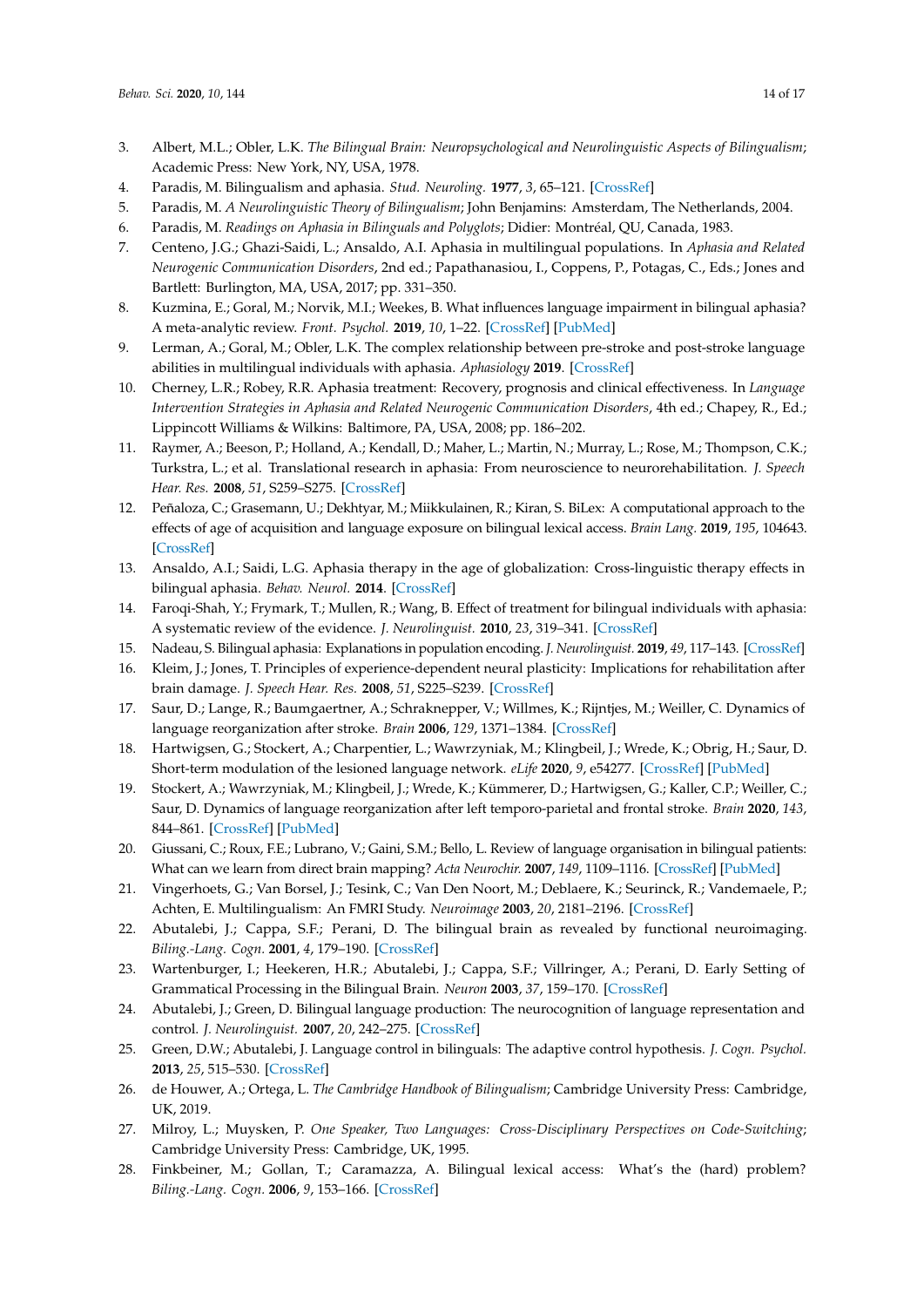- <span id="page-14-0"></span>29. Misra, M.; Guo, T.; Bobb, S.C.; Kroll, J.F. When bilinguals choose a single word to speak: Electrophysiological evidence for inhibition of the native language. *J. Mem. Lang.* **2012**, *67*, 224–237. [\[CrossRef\]](http://dx.doi.org/10.1016/j.jml.2012.05.001)
- <span id="page-14-1"></span>30. Green, D.W.; Abutalebi, J. Understanding the link between bilingual aphasia and language control. *J. Neurolinguist.* **2008**, *21*, 558–576. [\[CrossRef\]](http://dx.doi.org/10.1016/j.jneuroling.2008.01.002)
- <span id="page-14-2"></span>31. Ullman, M.T. The declarative/procedural model: A Neurobiologically Motivated Theory of First and Second Language. In *Theories in Second Language Acquisition: An Introduction*, 2nd ed.; Van Patten, P., William, J., Eds.; Routledge: New York, NY, USA, 2015; pp. 135–158.
- <span id="page-14-3"></span>32. Goral, M.; Naghibolhosseini, M.; Conner, P.S. Asymmetric inhibitory treatment effects in multilingual aphasia. *Cogn. Neuropsychol.* **2013**, *30*, 564–577. [\[CrossRef\]](http://dx.doi.org/10.1080/02643294.2013.878692) [\[PubMed\]](http://www.ncbi.nlm.nih.gov/pubmed/24499302)
- <span id="page-14-4"></span>33. Goral, M.; Levy, E.S.; Kastl, R. Cross-language treatment generalisation: A case of trilingual aphasia. *Aphasiology* **2010**, *24*, 170–187. [\[CrossRef\]](http://dx.doi.org/10.1080/02687030902958308)
- <span id="page-14-5"></span>34. Miertsch, B.; Meisel, J.M.; Isel, F. Non-treated languages in aphasia therapy of polyglots benefit from improvement in the treated language. *J. Neurolinguist.* **2009**, *22*, 135–150. [\[CrossRef\]](http://dx.doi.org/10.1016/j.jneuroling.2008.07.003)
- <span id="page-14-6"></span>35. Paradis, M.; Libben, G. *The Assessment of Bilingual Aphasia*; Lawrence Erlbaum: Hillsdale, NJ, USA, 1987.
- <span id="page-14-7"></span>36. Schmid, M.S.; Köpke, B. L1 attrition and the mental lexicon. In *The Bilingual Mental Lexicon: Interdisciplinary Approaches*; Pavlenko, A., Ed.; Multilingual Matters: Clevedon, UK, 2009; pp. 209–238.
- <span id="page-14-9"></span>37. Schmid, M.S.; Jarvis, S. Lexical access and lexical diversity in first language attrition. *Biling.-Lang. Cogn.* **2014**, *17*, 729–748. [\[CrossRef\]](http://dx.doi.org/10.1017/S1366728913000771)
- <span id="page-14-8"></span>38. Köpke, B. First language attrition: From bilingual to monolingual proficiency. In *The Cambridge Handbook of Bilingualism*; De Houwer, A., Ortega, L., Eds.; Cambridge University Press: Cambridge, UK, 2019; pp. 349–365.
- <span id="page-14-10"></span>39. Altenberg, E.P. Assessing first language vulnerability to attrition. In *First Language Attrition*; Seliger, H.W., Vago, R.M., Eds.; Cambridge University Press: Cambridge, UK, 1991; pp. 189–206.
- <span id="page-14-11"></span>40. Bahrick, H.P. Semantic memory content in permastore: Fifty years of memory for Spanish learned in school. *J. Exp. Psychol. Gen.* **1984**, *113*, 1–29. [\[CrossRef\]](http://dx.doi.org/10.1037/0096-3445.113.1.1)
- <span id="page-14-12"></span>41. Bardovi-Harlig, K.; Stringer, D. Variables in second language attrition: Advancing the state of the art. *Stud. Second Lang. Acquis.* **2010**, *32*, 1–45. [\[CrossRef\]](http://dx.doi.org/10.1017/S0272263109990246)
- <span id="page-14-13"></span>42. Knoph, M.I.N.; Lind, M.; Simonsen, H.G. Semantic feature analysis targeting verbs in a quadrilingual speaker with aphasia. *Aphasiology* **2015**, *29*, 1473–1496. [\[CrossRef\]](http://dx.doi.org/10.1080/02687038.2015.1049583)
- <span id="page-14-15"></span>43. Goral, M.; Rosas, J.; Conner, P.S.; Maul, K.K.; Obler, L.K. Effects of language proficiency and language of the environment on aphasia therapy in a multilingual. *J. Neurolinguist.* **2012**, *25*, 538–551. [\[CrossRef\]](http://dx.doi.org/10.1016/j.jneuroling.2011.06.001)
- <span id="page-14-14"></span>44. Kong, A.P.-H.; Whiteside, J. Early recovery of a multi-lingual speaker with aphasia using Cantonese and English. *Speech Lang. Hear.* **2015**, *18*, 133–139. [\[CrossRef\]](http://dx.doi.org/10.1179/2050572814Y.0000000059)
- <span id="page-14-16"></span>45. Calabria, M.; Grunden, N.; Serra, M.; García-Sánchez, C.; Costa, A. Semantic processing in bilingual aphasia: Evidence of language dependency. *Front. Hum. Neurosci.* **2019**, *13*, 205. [\[CrossRef\]](http://dx.doi.org/10.3389/fnhum.2019.00205) [\[PubMed\]](http://www.ncbi.nlm.nih.gov/pubmed/31258471)
- <span id="page-14-17"></span>46. Gollan, T.H.; Weissberger, G.H.; Runnqvist, E.; Montoya, R.I.; Cera, C.M. Self-ratings of spoken language dominance: AMultilingual Naming Test (MINT) and preliminary norms for young and aging Spanish–English bilinguals. *Biling. Lang. Cogn.* **2012**, *15*, 594–615. [\[CrossRef\]](http://dx.doi.org/10.1017/S1366728911000332) [\[PubMed\]](http://www.ncbi.nlm.nih.gov/pubmed/25364296)
- <span id="page-14-18"></span>47. Tomoschuk, B.; Ferreira, V.; Gollan, T. When a seven is not a seven: Self-ratings of bilingual language proficiency differ between and within language populations. *Biling. Lang. Cogn.* **2019**, *22*, 516–536. [\[CrossRef\]](http://dx.doi.org/10.1017/S1366728918000421)
- <span id="page-14-19"></span>48. Knoph, M.I.K. Language intervention in Arabic–English bilingual aphasia: A case study. *Aphasiology* **2013**, *27*, 1440–1458. [\[CrossRef\]](http://dx.doi.org/10.1080/02687038.2013.832139)
- <span id="page-14-20"></span>49. Conner, P.S.; Goral, M.; Anema, I.; Borodkin, K.; Haendler, Y.; Knoph, M.; Mustelier, C.; Paluska, E.; Melnikova, Y.; Moeyaert, M. The role of language proficiency and linguistic distance in cross-linguistic treatment effects in aphasia. *Clin. Linguist. Phon.* **2018**, *32*, 739–757. [\[CrossRef\]](http://dx.doi.org/10.1080/02699206.2018.1435723) [\[PubMed\]](http://www.ncbi.nlm.nih.gov/pubmed/29969313)
- <span id="page-14-23"></span>50. Edmonds, L.A.; Kiran, S. Effect of semantic naming treatment on crosslinguistic generalization in bilingual aphasia. *J. Speech Hear. Res.* **2006**, *49*, 729–748. [\[CrossRef\]](http://dx.doi.org/10.1044/1092-4388(2006/053))
- <span id="page-14-21"></span>51. Kiran, S.; Roberts, P.M. Semantic feature analysis treatment in Spanish-English and French-English bilingual aphasia. *Aphasiology* **2010**, *24*, 231–261. [\[CrossRef\]](http://dx.doi.org/10.1080/02687030902958365)
- <span id="page-14-22"></span>52. Hallowell, B. *Aphasia and Other Acquired Neurogenic Language Disorders: A Guide for Clinical Excellence*; Plural Publishing Inc.: San Diego, CA, USA, 2017.
- <span id="page-14-24"></span>53. Hickok, G.; Poeppel, D. The cortical organization of speech processing. *Nat. Rev. Neurosci.* **2007**, *8*, 393–402. [\[CrossRef\]](http://dx.doi.org/10.1038/nrn2113)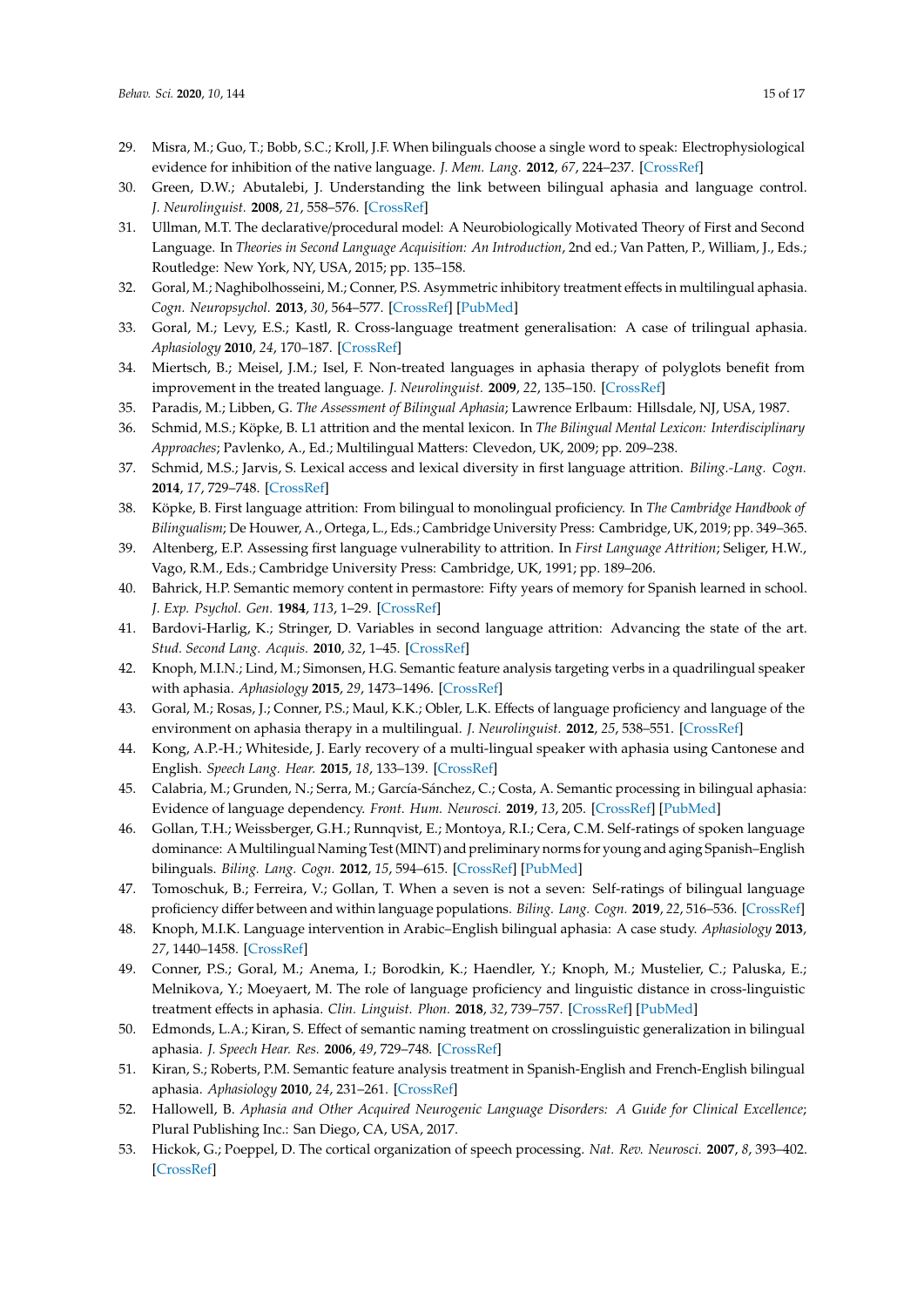- <span id="page-15-0"></span>54. Yourganov, G.; Smith, K.G.; Fridriksson, J.; Rorden, C. Predicting aphasia type from brain damage measured with structural MRI. *Cortex* **2015**, *73*, 203–215. [\[CrossRef\]](http://dx.doi.org/10.1016/j.cortex.2015.09.005)
- <span id="page-15-1"></span>55. Abutalebi, J.; Rosa, P.A.D.; Tettamanti, M.; Green, D.W.; Cappa, S.F. Bilingual aphasia and language control: A follow-up fMRI and intrinsic connectivity study. *Brain Lang.* **2009**, *109*, 141–156. [\[CrossRef\]](http://dx.doi.org/10.1016/j.bandl.2009.03.003)
- <span id="page-15-21"></span>56. Lerman, A.; Goral, M.; Edmonds, L.A.; Obler, L.K. Activation and Inhibition Processes Underlying Aphasia Treatment Effects in Multilingual People. *Biling. Lang. Cogn.* (under review).
- <span id="page-15-2"></span>57. Radman, N.; Mouthon, M.; Di Pietro, M.; Gaytanidis, C.; Leemann, B.; Abutalebi, J.; Annoni, J.M. The role of the cognitive control system in recovery from bilingual aphasia: A multiple single-case fMRI study. *Neural Plast.* **2016**. [\[CrossRef\]](http://dx.doi.org/10.1155/2016/8797086) [\[PubMed\]](http://www.ncbi.nlm.nih.gov/pubmed/27965899)
- <span id="page-15-3"></span>58. Lazar, R.M.; Minzer, B.; Antoniello, D.; Festa, J.R.; Krakauer, J.W.; Marshall, R.S. Improvement in aphasia scores after stroke is well predicted by initial severity. *Stroke* **2010**, *41*, 1485–1488. [\[CrossRef\]](http://dx.doi.org/10.1161/STROKEAHA.109.577338) [\[PubMed\]](http://www.ncbi.nlm.nih.gov/pubmed/20538700)
- <span id="page-15-4"></span>59. Gil, M.; Goral, M. Nonparallel recovery in bilingual aphasia: Effects of language choice, language proficiency, and treatment. *Int. J. Biling.* **2004**, *8*, 191–219. [\[CrossRef\]](http://dx.doi.org/10.1177/13670069040080020501)
- <span id="page-15-5"></span>60. Galletta, E.; Goral, M.; Conner, P. Aphasia rehabilitation. In *Stroke Rehabilitation*; Wilson, R., Raghavan, P., Eds.; Elsevier: St. Louis, MO, USA, 2018; pp. 49–60.
- <span id="page-15-6"></span>61. Bhogal, S.K.; Teasell, R.W.; Foley, N.C.; Speechley, M.R. Rehabilitation of aphasia: More is better. *Top. Stroke Rehabil.* **2013**, *10*, 66–76. [\[CrossRef\]](http://dx.doi.org/10.1310/RCM8-5TUL-NC5D-BX58)
- 62. Cherney, L.R. Aphasia treatment: Intensity, dose parameters, and script training. *Int. J. Speech-Lang. Pathol.* **2012**, *14*, 424–431. [\[CrossRef\]](http://dx.doi.org/10.3109/17549507.2012.686629)
- <span id="page-15-7"></span>63. Baker, E. Optimal intervention intensity. *Int. J. Speech-Lang. Pathol.* **2012**, *14*, 401–409. [\[CrossRef\]](http://dx.doi.org/10.3109/17549507.2012.700323)
- <span id="page-15-8"></span>64. Kiran, S.; Sandberg, C.; Gray, T.; Ascenso, E.; Kester, E. Rehabilitation in bilingual aphasia: Evidence for within- and between-language generalization. *Am. J. Speech-Lang. Pathol.* **2013**, *22*, S298. [\[CrossRef\]](http://dx.doi.org/10.1044/1058-0360(2013/12-0085))
- <span id="page-15-9"></span>65. Kroll, J.F.; Van Hell, J.G.; Tokowicz, N.; Green, D.W. The Revised Hierarchical Model: A critical review and assessment. *Biling. Lang. Cogn.* **2010**, *13*, 373–381. [\[CrossRef\]](http://dx.doi.org/10.1017/S136672891000009X)
- <span id="page-15-10"></span>66. Dijkstra, T.; Van Heuven, W.J.B. The BIA model and bilingual word recognition. In *Localist Connectionist Approaches to Human Cognition*; Grainger, J., Jacobs, A.M., Eds.; Lawrence Erlbaum Associates: Mahwah, NJ, USA, 1998; pp. 189–225.
- <span id="page-15-11"></span>67. Dijkstra, T.; Van Heuven, W.J.B. The architecture of the bilingual word recognition system: From identification to decision. *Biling. Lang. Cogn.* **2002**, *5*. [\[CrossRef\]](http://dx.doi.org/10.1017/S1366728902003012)
- <span id="page-15-12"></span>68. Kohnert, K. Cognitive and cognate-based treatments for bilingual aphasia: A case study. *Brain Lang.* **2004**, *91*, 294–302. [\[CrossRef\]](http://dx.doi.org/10.1016/j.bandl.2004.04.001) [\[PubMed\]](http://www.ncbi.nlm.nih.gov/pubmed/15533555)
- 69. Roberts, P.M.; Deslauriers, L. Picture naming of cognate and non-cognate nouns in bilingual aphasia. *J. Commun. Dis.* **1999**, *32*, 1–23. [\[CrossRef\]](http://dx.doi.org/10.1016/S0021-9924(98)00026-4)
- <span id="page-15-13"></span>70. Kurland, J.; Falcon, M. Effects of cognate status and language of therapy during intensive semantic naming treatment in a case of severe nonfluent bilingual aphasia. *Clin. Linguist. Phon.* **2011**, *25*, 584–600. [\[CrossRef\]](http://dx.doi.org/10.3109/02699206.2011.565398) [\[PubMed\]](http://www.ncbi.nlm.nih.gov/pubmed/21631308)
- <span id="page-15-14"></span>71. Hejazi, Z.; Nieves, Y.; Dilone, R.; Saldivia, P.; Velasco, K.; Goral, M. *Language Treatment in Bilingual and Multilingual Individuals with Aphasia*; American Speech-Language-Hearing Association Convention: Orlando, FL, USA, November 2019.
- <span id="page-15-15"></span>72. Marangolo, P.; Rizzi, C.; Peran, P.; Piras, F.; Sabatini, U. Parallel recovery in a bilingual aphasic: A neurolinguistic and fMRI study. *Neuropsychology* **2019**, *23*, 405. [\[CrossRef\]](http://dx.doi.org/10.1037/a0014824) [\[PubMed\]](http://www.ncbi.nlm.nih.gov/pubmed/19413453)
- <span id="page-15-16"></span>73. Code, C.F.S. Significant landmarks in the history of aphasia and its therapy. In *Aphasia and Related Neurogenic Communication Disorders*, 2nd ed.; Papathanasiou, I., Coppens, P., Potagas, C., Eds.; Jones and Bartlett: Burlington, MA, USA, 2017; pp. 15–36.
- <span id="page-15-17"></span>74. McCarthy, R.A.; Kartsounis, L.D. Wobbly words: Refractory anomia with preserved semantics. *Neurocase* **2000**, *6*, 487–497. [\[CrossRef\]](http://dx.doi.org/10.1080/13554790008402719)
- <span id="page-15-18"></span>75. Loftus, E.F. Activation of semantic memory. *Am. J. Psychol.* **1973**, *86*, 331–337. [\[CrossRef\]](http://dx.doi.org/10.2307/1421441)
- <span id="page-15-19"></span>76. Collins, A.M.; Loftus, E.F. A spreading-activation theory of semantic processing. *Psychol. Rev.* **1975**, *82*, 407. [\[CrossRef\]](http://dx.doi.org/10.1037/0033-295X.82.6.407)
- <span id="page-15-20"></span>77. Salamoura, A.; Williams, J.N. Processing verb argument structure across languages: Evidence for shared representations in the bilingual lexicon. *Appl. Psycholing.* **2007**, *28*. [\[CrossRef\]](http://dx.doi.org/10.1017/S0142716407070348)
- <span id="page-15-22"></span>78. Knoph, M.I.N.; Simonsen, H.G.; Lind, M. Cross-linguistic transfer effects of verb-production therapy in two cases of multilingual aphasia. *Aphasiology* **2017**, *31*, 1482–1509. [\[CrossRef\]](http://dx.doi.org/10.1080/02687038.2017.1358447)